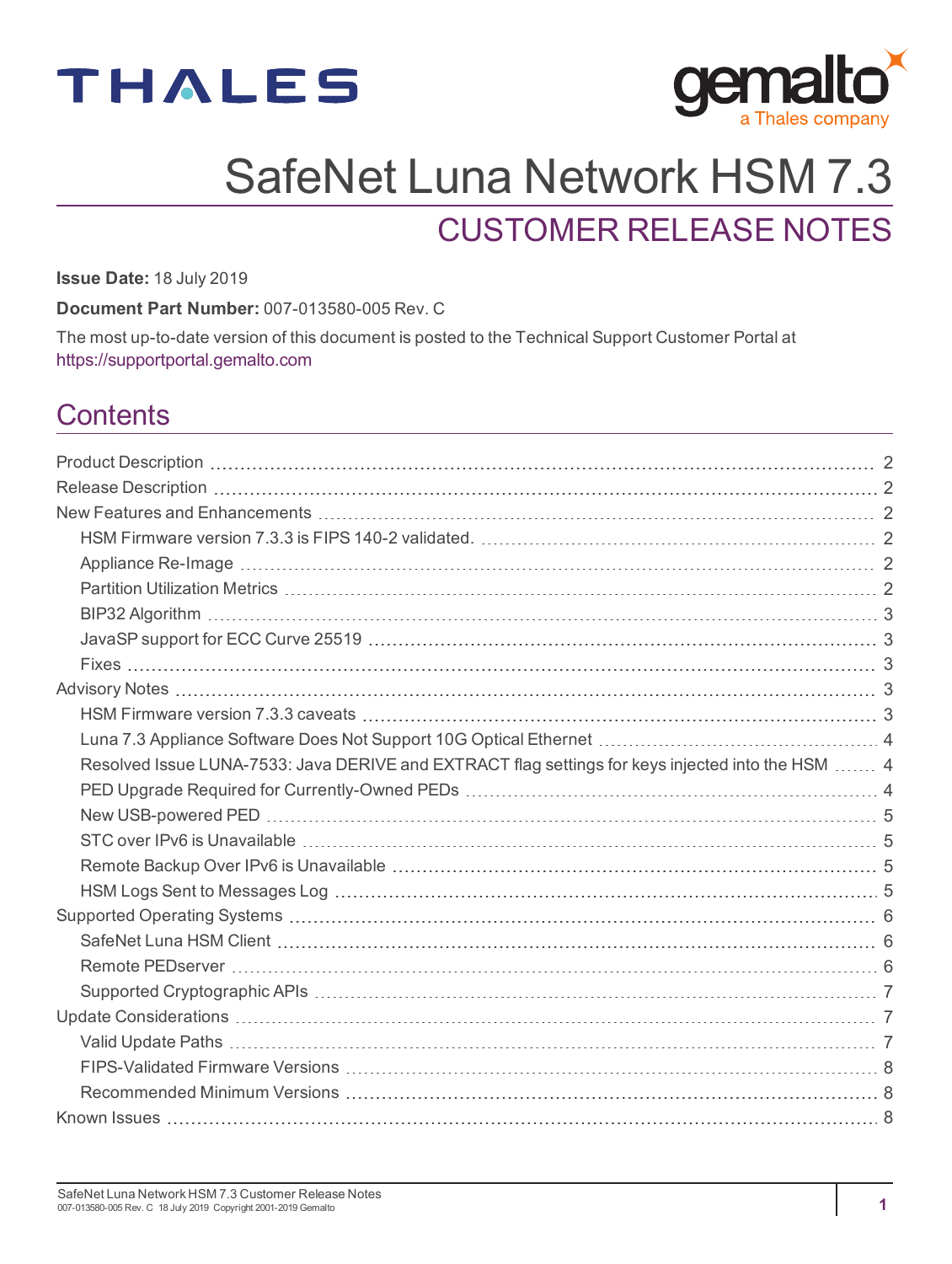# <span id="page-1-0"></span>Product Description

The SafeNet Luna Network HSM secures your sensitive data and critical applications by storing, protecting and managing your cryptographic keys in a high-assurance, tamper-resistant, network-attached appliance that offers market-leading performance. The SafeNet Luna Network HSM meets compliance and audit needs for FIPS 140, HIPAA, PCI-DSS, eIDAS, GDPR, and others, in highly-regulated industries including Financial, Healthcare, and Government.

The SafeNet Luna Network HSM offers up to 100 HSM partitions, high-availability configuration options, remote management, PED, backup, and dual hot-swappable power supplies.

# <span id="page-1-1"></span>Release Description

SafeNet Luna Network HSM 7.3 is a field update release of Gemalto's 7.x SafeNet Luna Network HSM. It includes Client software with drivers and tools, appliance software update, and new firmware for the HSM.

# <span id="page-1-2"></span>New Features and Enhancements

<span id="page-1-3"></span>SafeNet Luna Network HSM 7.3 introduces the following new features and enhancements:

### HSM Firmware version 7.3.3 is FIPS 140-2 validated.

Firmware 7.3.3 update incorporates the features and fixes supported by firmware versions 7.1, 7.2 and 7.3, and is now the preferred FIPS-validated SafeNet Luna HSM firmware version.

#### CMVP [Certificate](https://csrc.nist.gov/projects/cryptographic-module-validation-program/Certificate/3205) #3205

<span id="page-1-4"></span>See the "HSM [Firmware](#page-2-4) version 7.3.3 caveats " on the next page in the Advisory Notes section, below.

### Appliance Re-Image

SafeNet Luna Network HSM 7.3 allows you to re-image the appliance to a pre-installed baseline version. This procedure formats the SafeNet Luna Network HSM file system, zeroizes the HSM, erases the appliance configuration, and resets the appliance software to Luna 7.2 and the HSM firmware to version 7.0.3. This capability is useful if you are re-purposing an HSM for a project that has standardized on an earlier software/firmware configuration, or if you need to format the appliance completely and remove all trace of its prior configuration (requires firmware 7.3.0).

### <span id="page-1-5"></span>Partition Utilization Metrics

SafeNet Luna Network HSM 7.3 allows the HSM SO to access utilization records for all partitions on the HSM. This information is restricted to operation counts, and shows which partitions are using the HSM's resources. Information about which keys are being used for which operation is still restricted to the Auditor (requires firmware 7.3.0).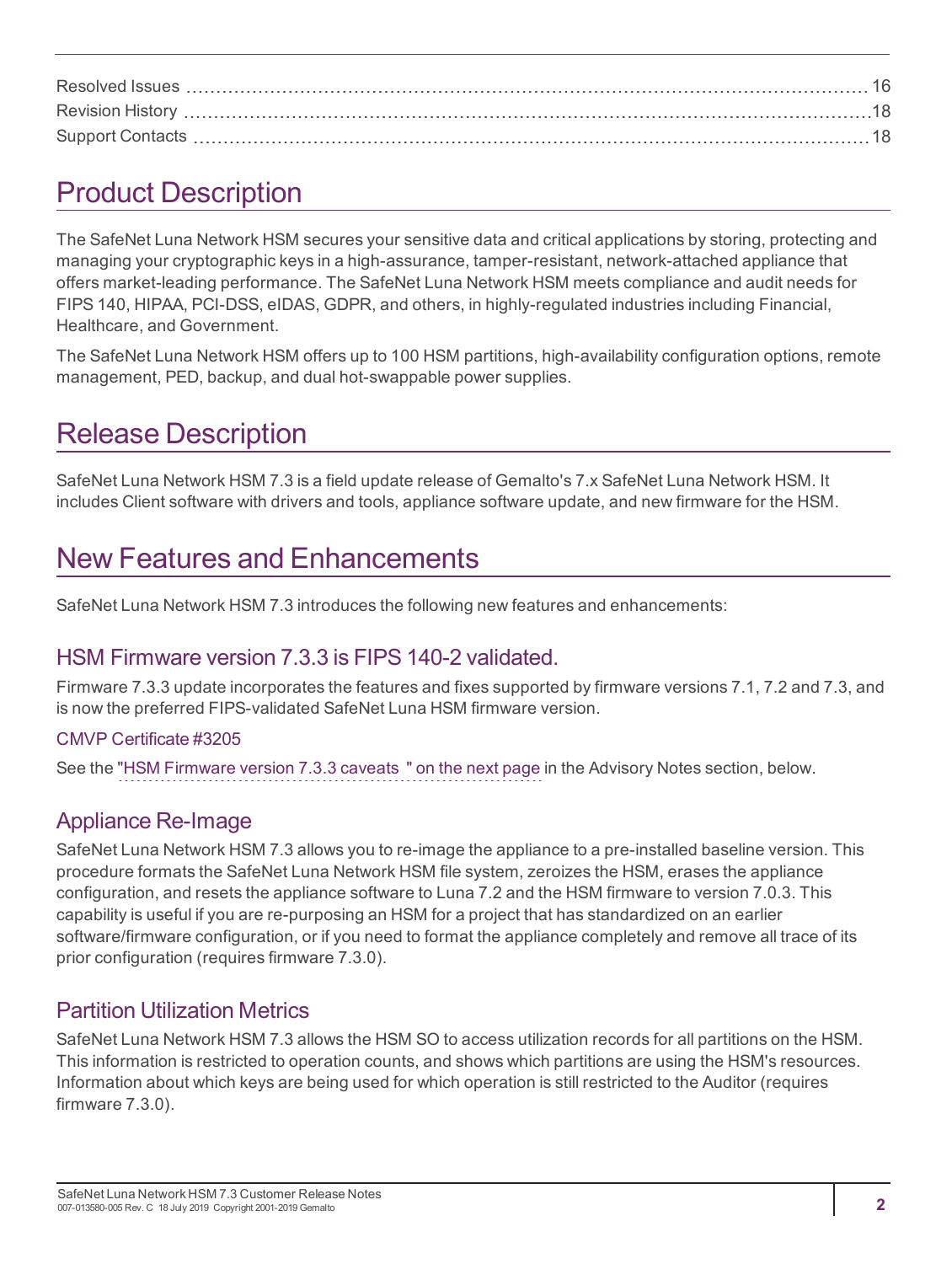### <span id="page-2-0"></span>BIP32 Algorithm

SafeNet Luna Network HSM 7.3 includes new mechanisms that use the BIP32 cryptographic algorithm. This allows SafeNet Luna Network HSM to support applications that use Hierarchical Deterministic Wallets, used in Bitcoin and blockchain transactions (requires firmware 7.3.0).

### <span id="page-2-1"></span>JavaSP support for ECC Curve 25519

<span id="page-2-2"></span>The SafeNet Java Provider now includes support for mechanisms using ECC Curve 25519.

#### Fixes

<span id="page-2-3"></span>Issues addressed in this release are listed in "Resolved [Issues" on](#page-15-0) page 16.

# Advisory Notes

<span id="page-2-4"></span>This section highlights important issues you should be aware of before deploying this release.

### HSM Firmware version 7.3.3 caveats

Firmware 7.3.3 update incorporates the features and fixes supported by firmware versions 7.1, 7.2 and 7.3, and is now the preferred FIPS-validated SafeNet Luna HSM firmware version.

The firmware version shipped from the factory remains 7.0.3. Version 7.3.3 is a field-installable update.

#### <span id="page-2-5"></span>**Update paths and considerations**

| From f/w<br>version                                                                                            | To f/w<br>version | <b>Comment or caveat</b>                                                                                                                                                                                                     |
|----------------------------------------------------------------------------------------------------------------|-------------------|------------------------------------------------------------------------------------------------------------------------------------------------------------------------------------------------------------------------------|
| PASSWORD-AUTHENTICATED                                                                                         |                   |                                                                                                                                                                                                                              |
| 7.0.3, 7.1.0, 7.2.0, 7.3.0                                                                                     | 7.3.3             | Normal firmware update procedure (see<br>Updates and Upgrades section of main HSM<br>documentation) - no issues.                                                                                                             |
|                                                                                                                |                   |                                                                                                                                                                                                                              |
| PED-AUTHENTICATED                                                                                              |                   |                                                                                                                                                                                                                              |
| 7.0.3                                                                                                          | 7.3.3             | Normal firmware update procedure (see<br>Updates and Upgrades section of main HSM<br>documentation) - no issues.                                                                                                             |
| partition created in HSM at one of<br>f/w versions<br>7.1, 7.2, or 7.3.0<br>with Partition Policy 15 set to ON | 7.3.3             | Normal firmware update procedure (see<br>Updates and Upgrades section of main HSM<br>documentation) - EXCEPT you must reset the<br>challenge secret, after f/w update, so that<br>partition objects become accessible again. |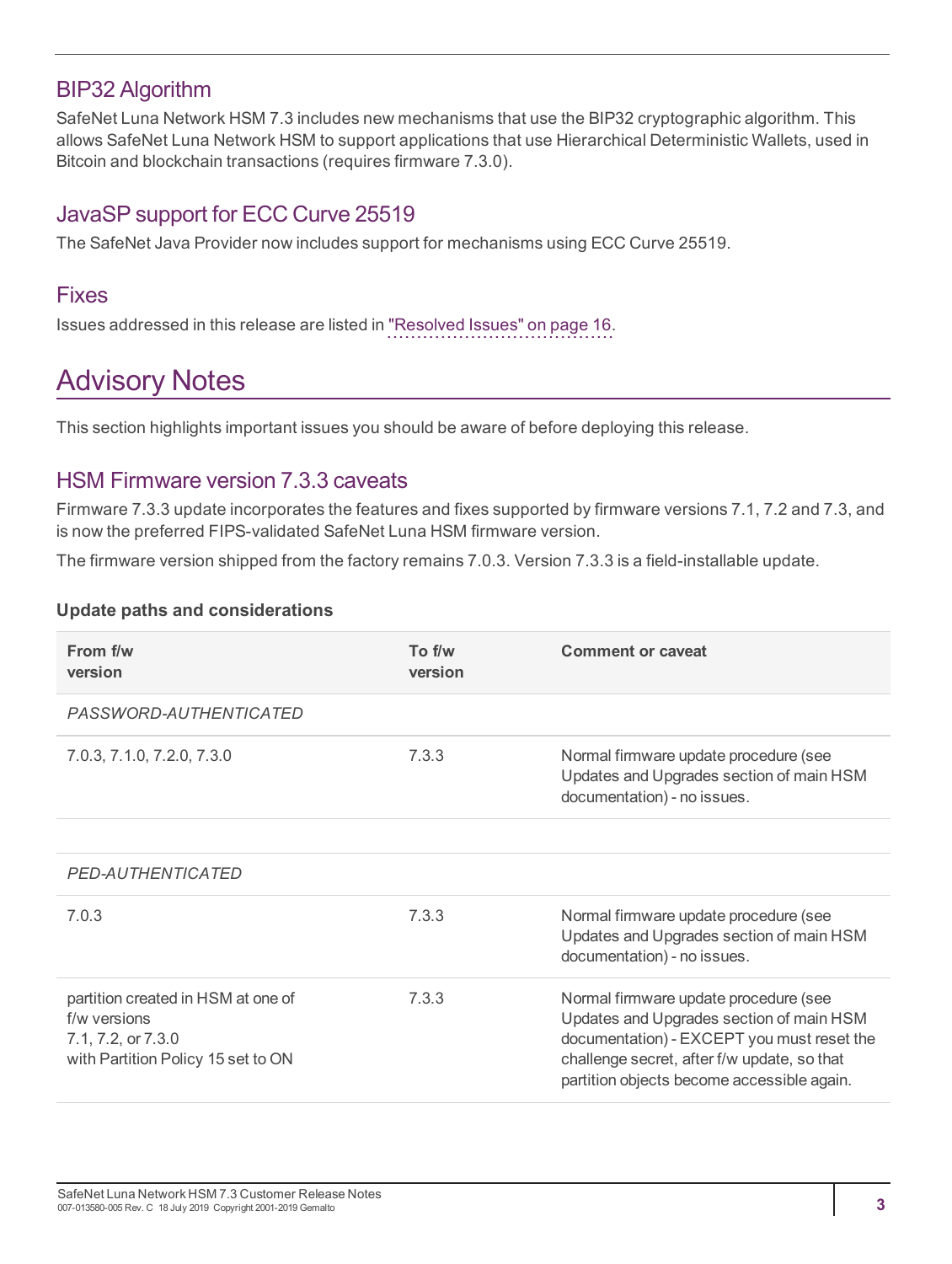| From f/w<br>version                                           | To f/w<br>version | Comment or caveat                                                                                 |
|---------------------------------------------------------------|-------------------|---------------------------------------------------------------------------------------------------|
| Partition created in HSM at one of<br>f/w versions            | 7.3.3             | 1. Before updating firmware, back up your<br>partition contents.                                  |
| 7.1, 7.2, or 7.3.0<br>with Partition Policy 15 set to OFF (*) |                   | 2. Update your HSM to firmware version<br>7.3.3.                                                  |
|                                                               |                   | 3. Your existing partition is no longer<br>accessible -- re-initialize the existing<br>partition. |
|                                                               |                   | 4. Restore your partition objects from backup.                                                    |

<span id="page-3-0"></span>(**\*** By default, Partition Policy 15 is off. Turning Policy 15 ON is destructive.)

### Luna 7.3 Appliance Software Does Not Support 10G Optical Ethernet

The SafeNet Luna Network HSM with 10G optical ethernet capability is not supported by the Luna 7.3.x appliance software. If you have a 10G-ready appliance, update appliance software to version 7.4 or higher only.

#### **CAUTION! Do not update the 10G appliance to Luna 7.3.x.**

The port mapping will revert to the 1G configuration and you will lose 10G support. The appliance might require RMA to fix the port mapping.

### <span id="page-3-1"></span>Resolved Issue LUNA-7533: Java DERIVE and EXTRACT flag settings for keys injected into the HSM

Formerly, the DERIVE and EXTRACT flags were forced to "true" in the JNI, which overrode any values passed by applications via Java. This is resolved in Luna 7.3 release.

As of release 7.3:

- **>** The default values for the DERIVE and EXTRACT flags are set to "false" (were set to "true" in previous releases.
- **>** JNI accepts and preserves values set by applications via the following Java calls:

```
LunaSlotManager.getInstance().setSecretKeysDerivable( true );
LunaSlotManager.getInstance().setPrivateKeysDerivable( true );
LunaSlotManager.getInstance().setSecretKeysExtractable( true );
LunaSlotManager.getInstance().setPrivateKeysExtractable( true );
```
**NOTE** If you have existing code that relies on the DERIVE and EXTRACT flags being automatically defined by the JNI for new keys, you will need to modify your application code to set the flag values correctly.

### <span id="page-3-2"></span>PED Upgrade Required for Currently-Owned PEDs

If you have older PEDs that you intend to use with SafeNet Luna HSM 7.0 or later, you must upgrade to firmware 2.7.1 (or newer). The upgrade and accompanying documentation (**007-012337-003\_PED\_upgrade\_2-7-1- 5.pdf**) are available from the Gemalto Support Portal.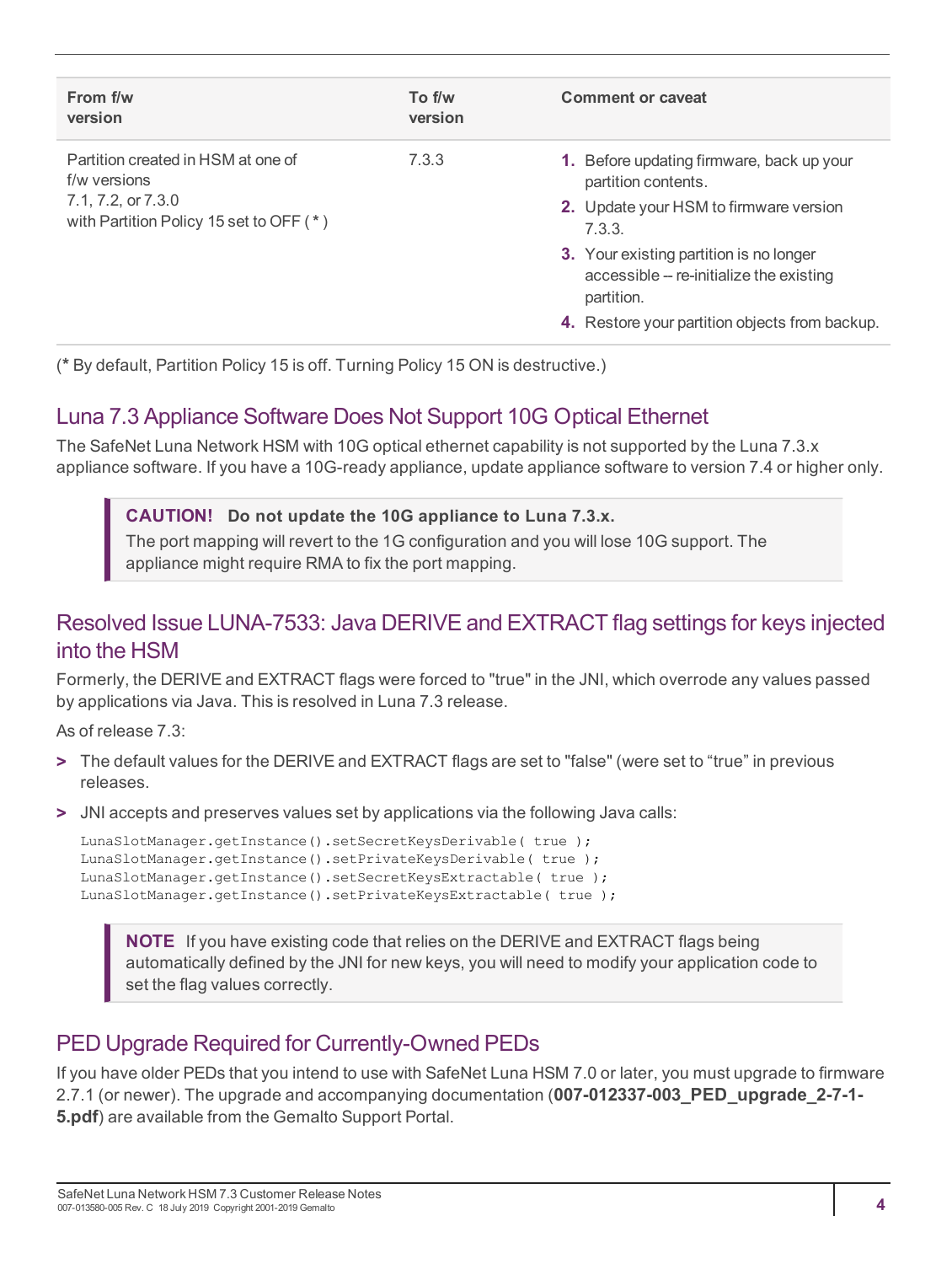### <span id="page-4-0"></span>New USB-powered PED

Gemalto is pleased to announce the availability of SafeNet Luna HSM PIN Entry Device (PED) v2.8. The v2.8 PED contains new hardware that enables the PED to be USB-powered; there is no longer a requirement for an external DC power Adapter. PED v2.8 is functionally equivalent to your existing (pre-generation) PEDs and is compatible with HSM versions, 5.x, 6.x, and 7.x.

PED v2.8 ships with firmware 2.8.0. Note that you cannot upgrade existing PEDs to the 2.8.0 version; existing PEDs continue to need a separate DC power adapter for remote PED and upgrade use. The model number on the manufacturer's label identifies the refreshed PED: PED-06-0001.

#### **To use the new USB-powered PED**

- **1.** Ensure the SafeNet Luna HSM Client software is installed on the Windows computer that will provide PED authentication for your SafeNet Luna Network HSM. Installing the Remote PED component of the SafeNet Luna HSM client installs the required driver.
- **2.** Connect the PED to the computer where you installed the Remote PED component of the SafeNet Luna HSM client using the USB micro connector on the PED and a USB socket on your computer.
- **3.** After you connect the PED to the host computer, it will take 30 to 60 seconds for initial boot-up, during which time a series of messages are displayed, as listed below:

**BOOT V.1.1.0-1**

**CORE V.3.0.0-1**

**Loading PED...**

**Entering...**

- **4.** After the boot process is complete, the PED displays **Local PED mode** and the **Awaiting command...** prompt. Your new PED is now ready for use.
- **5.** To enter Remote PED mode, if needed, exit Local PED mode with the "<" key, and from the **Select Mode** menu, select option **7 Remote PED**.

### <span id="page-4-1"></span>STC over IPv6 is Unavailable

<span id="page-4-2"></span>STC client-partition links are not available over an IPv6 network.

### Remote Backup Over IPv6 is Unavailable

Network connections from the SafeNet Luna HSM Client to a Remote Backup Server must use IPv4.

**NOTE** Network connections from the client to the HSMs you want to backup using RBS can use IPv6. Only the connection from the client to the RBS server requires IPv4.

### <span id="page-4-3"></span>HSM Logs Sent to Messages Log

The **hsm.log** file has been removed from Luna 7. The HSM logs are now sent to the **messages** log.

**NOTE** Although it is ignored, the **hsm** option appears in the syntax for some **syslog** commands (such as **syslog tail -logfiles**).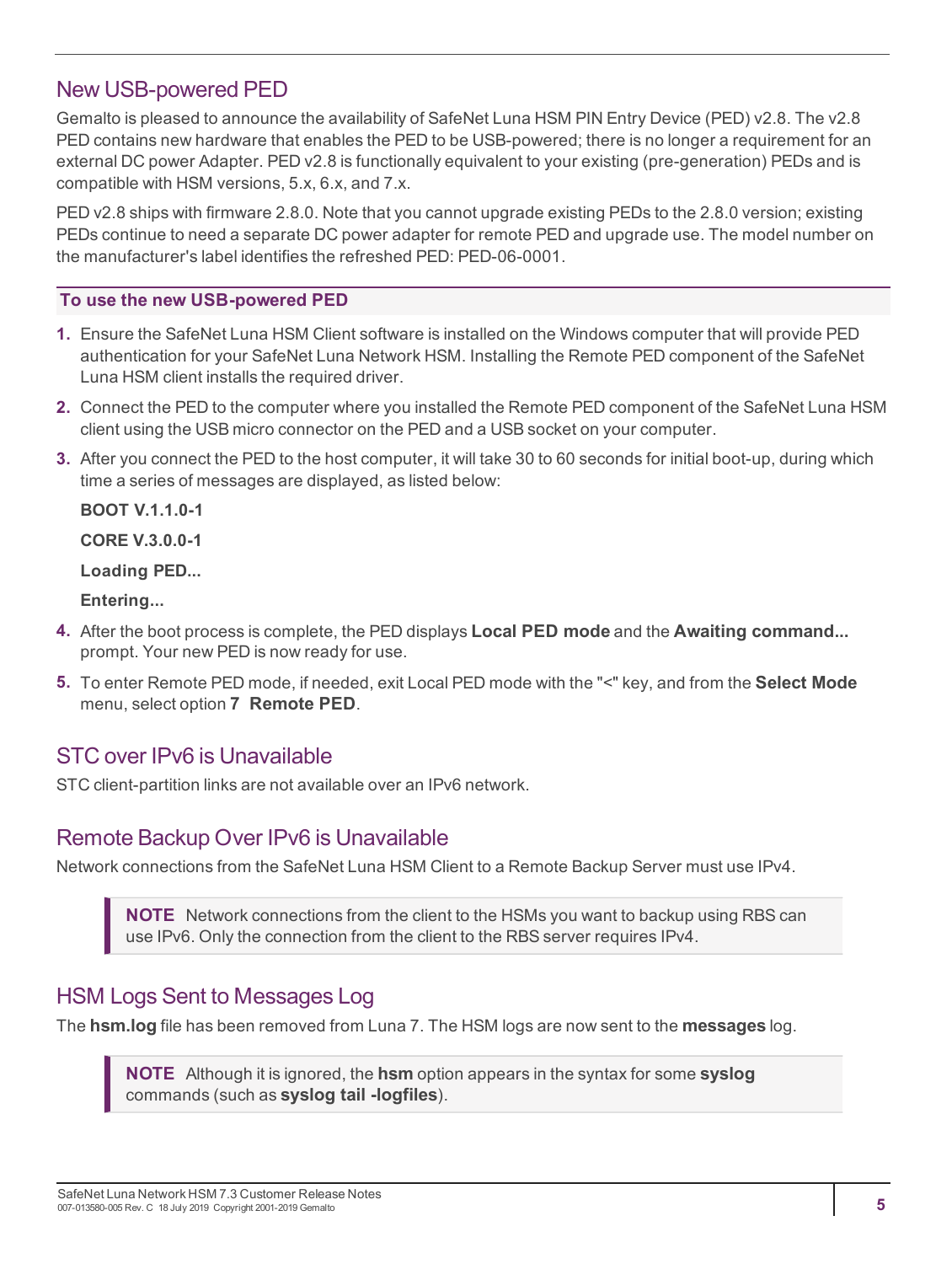# <span id="page-5-0"></span>Supported Operating Systems

<span id="page-5-1"></span>This section lists the supported software, hardware, and optional upgrades for the HSM.

### SafeNet Luna HSM Client

You can install the SafeNet Luna HSM Client 7.3 on the following operating systems:

| <b>Operating System</b>                                                            | <b>Version</b> | 64-bit<br>applications<br>on 64-bit OS | $32$ -bit<br>applications<br>on 64-bit OS | 32-bit<br>applications<br>on 32-bit OS |
|------------------------------------------------------------------------------------|----------------|----------------------------------------|-------------------------------------------|----------------------------------------|
| Windows                                                                            | 10             | Yes                                    | Yes                                       | No.                                    |
|                                                                                    | 2012 R2        | Yes                                    | Yes                                       | No.                                    |
|                                                                                    | 2016           | Yes                                    | Yes                                       | <b>No</b>                              |
| Redhat-based Linux (including variants like CentOS<br>and Oracle Enterprise Linux) | 6              | Yes                                    | Yes                                       | Yes                                    |
|                                                                                    | 7              | Yes                                    | Yes                                       | Yes                                    |
| AIX <sup>*</sup>                                                                   | 7.1            | Yes                                    | <b>No</b>                                 | <b>No</b>                              |
| Solaris (SPARC/x86)*                                                               | 11             | Yes                                    | No                                        | <b>No</b>                              |
| Ubuntu <sup>**</sup>                                                               | 14.04          | Yes                                    | <b>No</b>                                 | Yes                                    |

**\*** Although the AIX and Solaris installers display the options, SafeNet Luna PCIe and USB HSMs are not supported in this release. Select only **SafeNet Luna Network HSM** during installation.

**\*\*** The Linux installer for Luna HSM Client software is compiled as .rpm packages. To install on a Debian-based distribution, such as Ubuntu, **alien** is used to convert the packages. We used **build-essential**:

#### **apt-get install build-essential alien**

If you are using a Docker container or another such microservice to install the Luna Minimal Client on Ubuntu, and your initial client installation was on another supported Linux distribution as listed above, you do not require **alien**. Refer to the product documentation for instructions. You might need to account for your particular system and any pre-existing dependencies for your other applications.

### <span id="page-5-2"></span>Remote PEDserver

The PEDserver software is included with the SafeNet Luna HSM Client software. You must install the SafeNet Luna HSM Client, with the PEDserver option, on each workstation used to host a remote PED. The PEDserver software is supported on the following operating systems:

- **>** Windows 10 (64-bit)
- **>** Windows 2016
- **>** Windows 2012 R2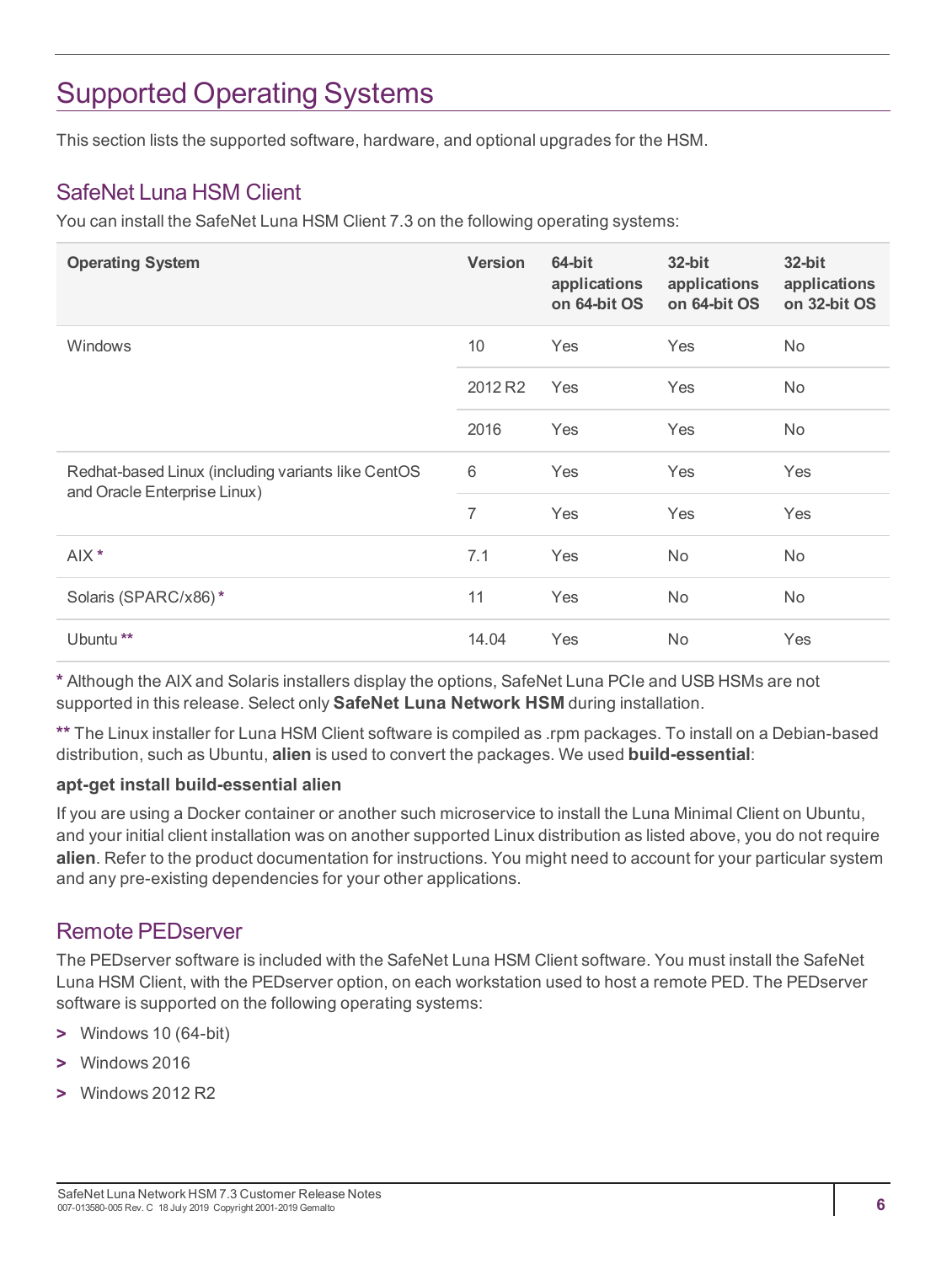### <span id="page-6-0"></span>Supported Cryptographic APIs

Applications can perform cryptographic operations using the following APIs:

- **>** PKCS#11 2.20
- **>** Java 7/8/9
- **>** OpenSSL
- **>** Microsoft CAPI
- <span id="page-6-1"></span>**>** Microsoft CNG

# Update Considerations

Detailed procedures for installing the SafeNet Luna Network HSM 7.3 software and firmware updates can be found in the product documentation. Before you install any of the updates, consider the following guidelines:

- **>** Back up all important cryptographic material. Refer to the product documentation for backup procedures.
- **>** Stop all client applications running cryptographic operations on the HSM.
- **>** If you are using STC on the HSM Admin channel, disable it by running lunash:> **hsm stc disable** before you update the HSM firmware.
- **>** Use an uninterruptible power supply (UPS) to power your HSM. There is a small chance that a power failure during an update could leave your HSM in an unrecoverable condition.
- **>** For firmware 7.3.3 see "Update paths and [considerations](#page-2-5) " on page 3 in case your HSM is affected by a special case.

### <span id="page-6-2"></span>Valid Update Paths

The following table provides tested paths for updating to the current software/firmware versions.

| Component                                   | <b>Directly from version</b> | To version    |
|---------------------------------------------|------------------------------|---------------|
| SafeNet Luna HSM Client software            | Any                          | 7.3           |
| SafeNet Luna Network HSM appliance software | 7.0, 7.1                     | 7.2           |
|                                             | 7.2                          | 7.3           |
| SafeNet Luna HSM firmware                   | 7.0.1, 7.0.2                 | 7.0.3, 7.2.0  |
|                                             | 7.0.3, 7.1.0, 7.2.0, 7.3.0   | $7.3.3*$      |
| SafeNet Backup HSM firmware                 | 6.10.9, 6.26.0               | $6.27.0$ (**) |
| SafeNet Luna PED firmware                   | 2.7.1                        | N/A           |
|                                             | 2.8.0                        | N/A           |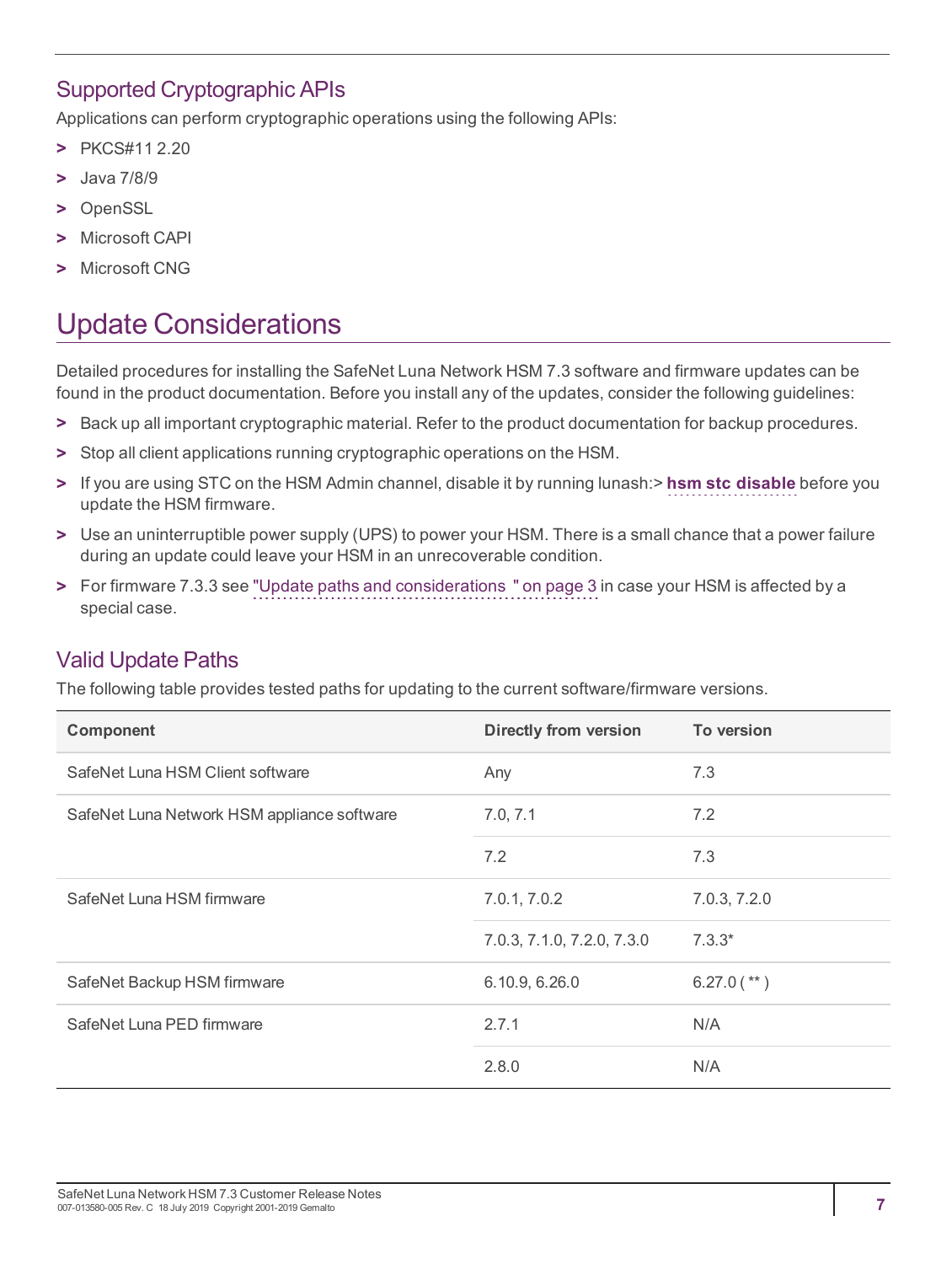( \* Check the CRN "Advisory Notes" section, to see if any caveat applies to your HSM)

( \*\* Note that firmware 6.24.7 is the latest FIPs-validated version for the Backup HSM. FIPS validation might not be strictly necessary for a Backup HSM because it does not perform cryptographic operations with contained objects, but some audit checklists might not make that distinction.)

### <span id="page-7-0"></span>FIPS-Validated Firmware Versions

The following firmware versions are all FIPS-140-2 Level 3 certified per certificate #3205:

<https://csrc.nist.gov/projects/cryptographic-module-validation-program/Certificate/3205>

- **>** Luna firmware v. 7.3.3 (recommended)
- **>** Luna firmware v. 7.0.2 (see F5 note, below)
- <span id="page-7-1"></span>**>** Luna firmware v. 7.0.3

### Recommended Minimum Versions

Generally, Gemalto recommends that you always keep your HSM firmware, appliance software, and client software up to date, to benefit from the latest features and bug fixes. If regular updates are not possible or convenient, the following table lists the recommended minimum firmware and software versions for use with SafeNet Luna 7 HSMs. If you are running an earlier version, Gemalto advises upgrading to the version(s) below (or later) to ensure that you have critical bug fixes and security updates.

|                                                                                            | <b>Luna HSM Client</b> | <b>Appliance Software</b> | Luna HSM Firmware |
|--------------------------------------------------------------------------------------------|------------------------|---------------------------|-------------------|
| <b>SafeNet Luna Network</b><br><b>HSM 7 Minimum</b><br><b>Recommended</b><br>Configuration | 7.2                    | 72                        | 7.2.0<br>7.0.3    |

**NOTE** Customers who wish to use Luna 7 HSMs with F5 Network BIG-IP 13.1 appliances should follow F5 guidelines for Supported SafeNet client and HSM versions ([https://support.f5.com/kb/en-us/products/big-ip\\_ltm/manuals/product/f5-safenet-hsm](https://support.f5.com/kb/en-us/products/big-ip_ltm/manuals/product/f5-safenet-hsm-version-interoperability-matrix.html)[version-interoperability-matrix.html](https://support.f5.com/kb/en-us/products/big-ip_ltm/manuals/product/f5-safenet-hsm-version-interoperability-matrix.html)). At the time of this release, F5's supported versions for Luna 7 are Luna HSM Client 7.1 with appliance software 7.1 and firmware 7.0.2.

## <span id="page-7-2"></span>Known Issues

This section lists the issues known to exist in the product at the time of release. Workarounds are provided where available. The following table defines the severity level assigned to each listed issue.

| Table 1: Issue severity definitions |                       |                               |  |
|-------------------------------------|-----------------------|-------------------------------|--|
| <b>Severity</b>                     | <b>Classification</b> | <b>Definition</b>             |  |
| н                                   | <b>High</b>           | Reasonable workaround exists. |  |
| M                                   | Medium                | Medium severity problems.     |  |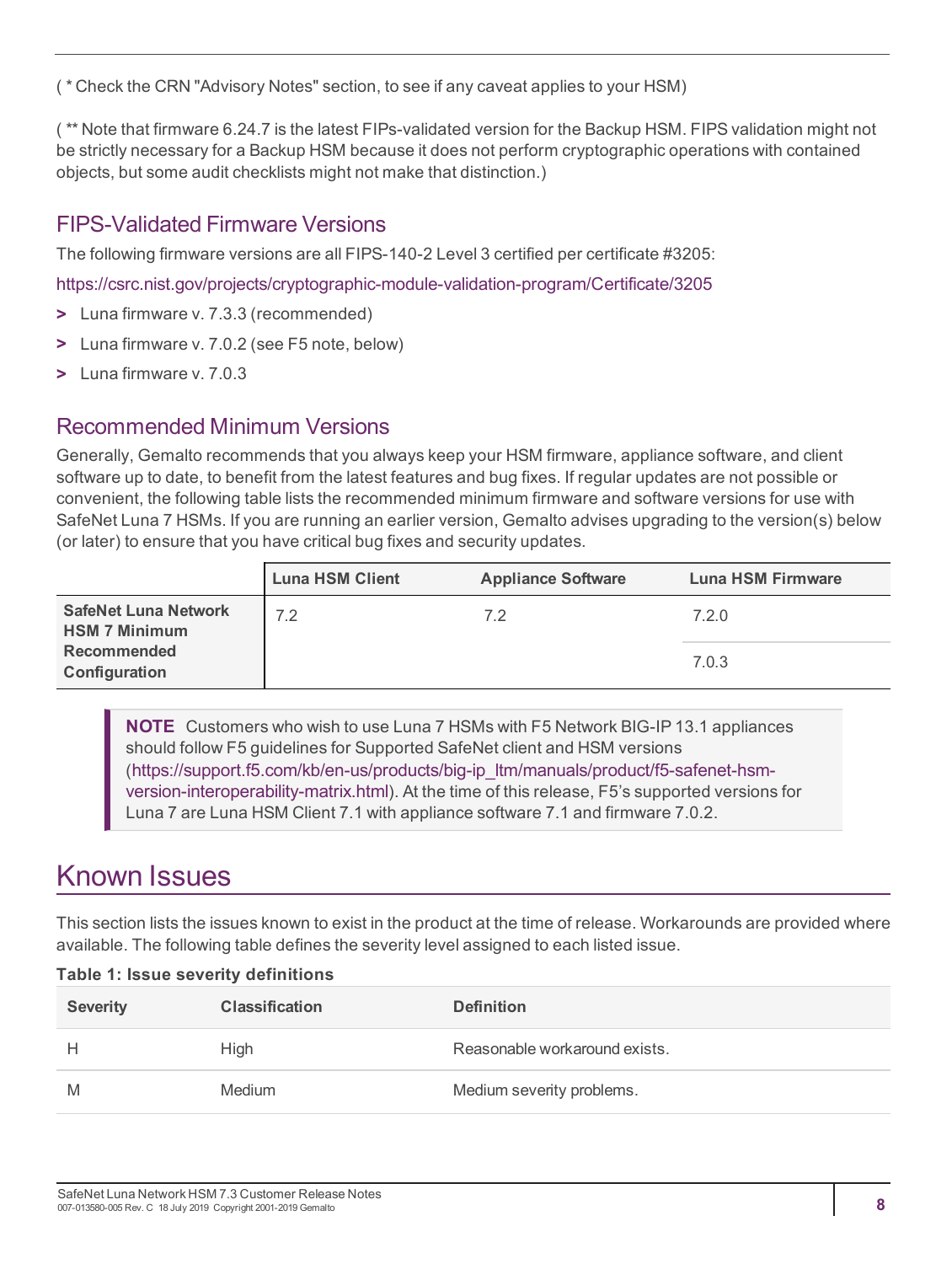| <b>Severity</b> | <b>Classification</b> | <b>Definition</b>      |
|-----------------|-----------------------|------------------------|
| -               | Low                   | Low severity problems. |

#### **Table 2: List of known issues in release 7.3**

| <b>Issue</b>     | <b>Severity</b> | <b>Synopsis</b>                                                                                                                                                                                                                                                                                                                                                       |
|------------------|-----------------|-----------------------------------------------------------------------------------------------------------------------------------------------------------------------------------------------------------------------------------------------------------------------------------------------------------------------------------------------------------------------|
| <b>LKX-4868</b>  | H               | Problem: On a 64-bit client operating system, running multitoken with different BIP32<br>modes against an STC HA virtual slot causes multitoken to fail with an error (CKR<br>TOKEN_NOT_PRESENT).<br>Workaround: Do not use BIP32 modes with STC HA groups; use NTLS instead.                                                                                         |
|                  |                 |                                                                                                                                                                                                                                                                                                                                                                       |
| LKX-4543         | Н               | Problem: After a firmware update, duplicate entries are produced in the audit logs. These<br>duplicate entries cause log verification to fail with an error (CKR_LOG_BAD_RECORD_<br>HMAC).                                                                                                                                                                            |
|                  |                 | Workaround: There is no way to avoid the duplicate entries. However, the other entries in<br>the log file can be verified without error. When verifying the logs, specify a range that<br>excludes the duplicate entries:                                                                                                                                             |
|                  |                 | lunash:>audit log verify -file <log file=""> -start <first entry=""> -end <last entry=""></last></first></log>                                                                                                                                                                                                                                                        |
| <b>LUNA-7438</b> | Н               | Problem: When using CKdemo to perform a multipart sign/verify operation with a key that<br>has exceeded its specified usage count, an expected error is returned (CKR_KEY_NOT_<br>ACTIVE). The next sign/verify operation with an active key fails with an unexpected error<br>(CKR OPERATION ACTIVE).<br>Workaround: Restart CKdemo and attempt the operation again. |
|                  |                 |                                                                                                                                                                                                                                                                                                                                                                       |
| LUNA-7436        | H               | Problem: Encrypt operations using DES3_CBC_PAD and specifying a NULL buffer fail<br>(CKR_BUFFER_TOO_SMALL).                                                                                                                                                                                                                                                           |
|                  |                 | Workaround: Manually specify a buffer size for these operations.                                                                                                                                                                                                                                                                                                      |
| LKX-4852         | M               | Problem: Reset timestamp displayed when reporting metrics via LunaSH or REST can<br>vary, each time the commands are used, by approximately 6s.                                                                                                                                                                                                                       |
|                  |                 | Workaround: Reset the timers. This causes the value to be written to a file, so that the<br>reported reset time remains constant until the next reset.                                                                                                                                                                                                                |
| <b>LKX-4250</b>  | M               | Problem: CA_DeriveKeyAndWrap does not handle AES_KW, AES_KWP, or AES_CTR<br>mechanisms.<br><b>Workaround: None.</b>                                                                                                                                                                                                                                                   |
| <b>LUNA-7418</b> | M               | Problem: When logged in to LunaSH as a custom user, resetting the appliance users to<br>factory condition (lunash:>sysconf config factoryreset -service users) does not delete<br>the currently logged-in user.<br>Workaround: Log in to LunaSH as admin to reset the appliance user configuration.                                                                   |
|                  |                 |                                                                                                                                                                                                                                                                                                                                                                       |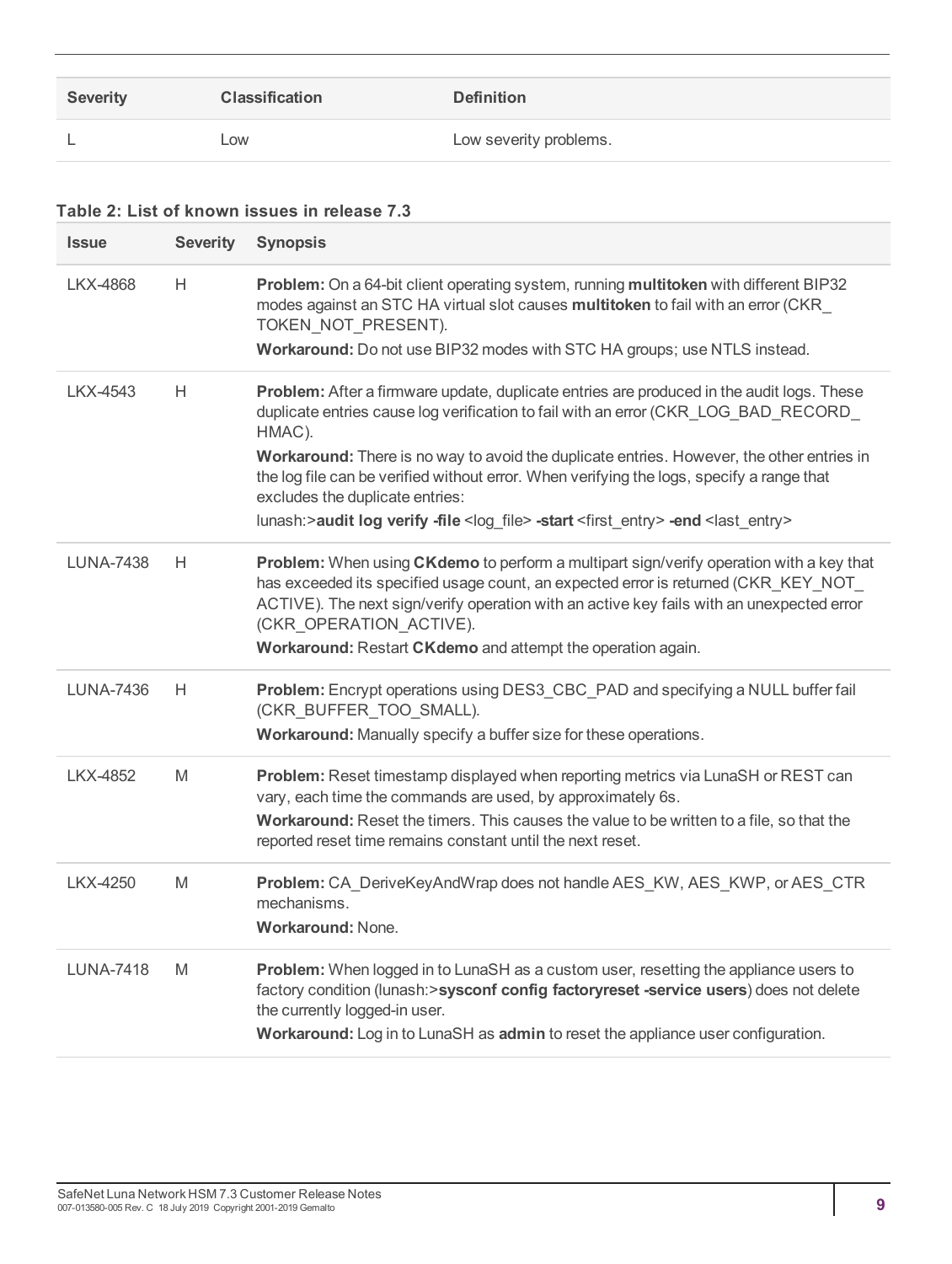| <b>Issue</b>                         | <b>Severity</b> | <b>Synopsis</b>                                                                                                                                                                                                                                                                                                                                                    |
|--------------------------------------|-----------------|--------------------------------------------------------------------------------------------------------------------------------------------------------------------------------------------------------------------------------------------------------------------------------------------------------------------------------------------------------------------|
| <b>LUNA-7164</b>                     | M               | <b>Problem:</b> When a bad remote logging host is added, existing hosts that were functioning<br>correctly stop receiving logs.<br>Workaround: Ensure that all remote logging hosts are reachable and configured correctly<br>before adding them.                                                                                                                  |
| <b>LUNA-7074</b>                     | M               | Problem: In LunaCM, when switching the active slot between partitions on different<br>HSMs, ped connect and ped get sometimes report an active Remote PED connection,<br>even though the connection is broken. Authentication commands fail.<br>Workaround: Use ped disconnect on the active slot before switching to a different slot<br>and running ped connect. |
| <b>LUNA-4134</b>                     | M               | Problem: When the SafeNet Luna Network HSM is configured for IPv6 connections, a<br>missing file error is displayed in the output from lunash:>network show<br>(/usr/lunasa/lush/Lroot/Cnetwork/network utility common: line 63:<br>/usr/lunasa/bin/getIPv6Prefix: No such file or directory).<br>Workaround: This error can be safely ignored.                    |
| <b>LUNA-4133</b>                     | M               | <b>Problem:</b> NTLS connection fails when the appliance has the default hostname $local$<br>host.<br>Workaround: Assign a unique hostname to the appliance (lunash: > network hostname<br><hostname>).</hostname>                                                                                                                                                 |
| <b>LUNA-7430</b>                     | $\mathbf{L}$    | Problem: When running commands in some Luna utilities on Windows 10, password<br>characters are duplicated.<br>Workaround: Contact Gemalto Customer Support.                                                                                                                                                                                                       |
| <b>LUNA-7194</b><br><b>RAPI-1416</b> | L               | Problem: Webserver starts even if no SSL key/cert exists, but is not accessible.<br>Workaround: Generate the SSL key/cert before starting the webserver.                                                                                                                                                                                                           |

#### **Table 3: List of known issues from prior releases**

| <b>Issue</b> | <b>Severity</b> | <b>Synopsis</b>                                                                                                                                                                                                     |
|--------------|-----------------|---------------------------------------------------------------------------------------------------------------------------------------------------------------------------------------------------------------------|
| LKX-3184     | M               | Applies to firmware 7.0.3 only. This issue has been fixed in firmware 7.2.0 and<br>later.                                                                                                                           |
|              |                 | <b>Problem:</b> If HSM policy 39: Enable Secure Trusted Channel has been set to 1 (ON) at any<br>time, attempting a firmware rollback will cause the HSM to fail with an error (Unable to<br>communicate with HSM). |
|              |                 | <b>Workaround:</b> None. If you are using STC, or have enabled HSM policy 39 in the past, do<br>not roll back the HSM firmware.                                                                                     |
| LKX-2634     | M               | Problem: Cannot back up curve25519 key types to the SafeNet Luna Backup HSM.<br>Workaround: Use cloning or HA to back up your curve25519 key types to another SafeNet<br>Luna 7.x HSM.                              |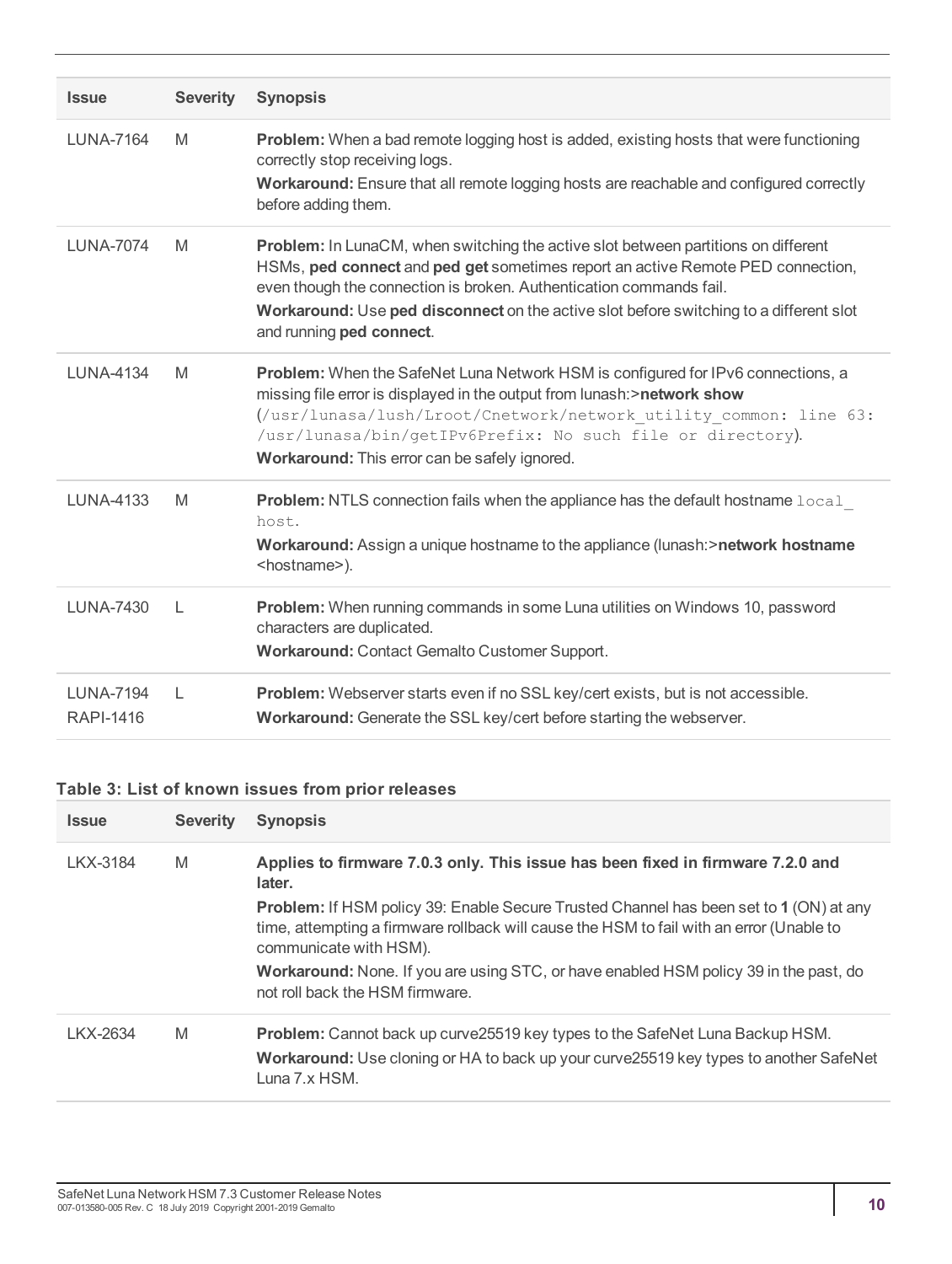| <b>Issue</b>     | <b>Severity</b> | <b>Synopsis</b>                                                                                                                                                                                                                                                                                                                                                                       |
|------------------|-----------------|---------------------------------------------------------------------------------------------------------------------------------------------------------------------------------------------------------------------------------------------------------------------------------------------------------------------------------------------------------------------------------------|
| <b>LUNA-3691</b> | M               | Problem: When resetting the HSM to factory conditions with audit logging enabled and an<br>existing audit log file, new events are not logged after the Auditor role is re-initialized.<br><b>Workaround: None.</b>                                                                                                                                                                   |
| LUNA-3683        | M               | Problem: On Linux clients, when a non-root user attempts to uninstall the Luna HSM Client<br>software, the process fails and the client software remains installed, but "Uninstall of<br>the Luna HSM Client 7.3.0-165 completed" is displayed in the command<br>output.<br>Workaround: Ignore this message and log in as the root user to uninstall the Luna HSM<br>Client software. |
| <b>LUNA-3554</b> | M               | <b>Problem:</b> The appliance remains disconnected from the network, even though the<br>appliance itself is back online and fully functional.<br>Workaround: Reboot the appliance.                                                                                                                                                                                                    |
| <b>LUNA-3423</b> | M               | Problem: A failed C_WrapKey call on an STC partition configured for Cloning returns the<br>error CKR_BUFFER_TOO_SMALL, while the same failure on an NTLS Cloning partition<br>returns the error CKR_KEY_NOT_WRAPPABLE.<br>Workaround: If you are checking logs for one of these exact errors, ensure that you search<br>for the error associated with your connection type.           |
| <b>LUNA-3429</b> | M               | Problem: Error: pedClient is not currently running error is displayed when trying to<br>connect with PEDserver using lunash:>hsm ped connect, even though the cbs service is<br>shown to be running.<br>Workaround: Restart the cbs service on the appliance.                                                                                                                         |
| <b>LUNA-3422</b> | M               | Problem: A failed C_WrapKey call on an STC partition configured for Key Export returns<br>the error CKR_BUFFER_TOO_SMALL, while the same failure on an NTLS Cloning<br>partition returns the error CKR_MECHANISM_INVALID.<br>Workaround: If you are checking logs for one of these exact errors, ensure that you search<br>for the error associated with your connection type.        |
| <b>LUNA-3421</b> | M               | Problem: A C_CloseAllSessions call on an STC partition configured for Key Export returns<br>CKR_UNKNOWN, while the same call on an NTLS Key Export partition returns CKR OK.<br><b>Workaround: None.</b>                                                                                                                                                                              |
| LUNA-3416        | M               | Problem: When performing AES encryption on an HA group using AIX and SPARC clients,<br>failover occasionally fails with an error (CKR_TOKEN_NOT_PRESENT).<br><b>Workaround: None.</b>                                                                                                                                                                                                 |
| <b>LUNA-3414</b> | M               | Problem: One-step Network Trust Link (NTLS) setup fails on Windows with error code<br>CKR_CANCEL when SO Login Enforcement is enabled.<br>Workaround: Use the multi-step NTLS setup procedure to create a connection to the<br>SafeNet Luna Network HSM appliance.                                                                                                                    |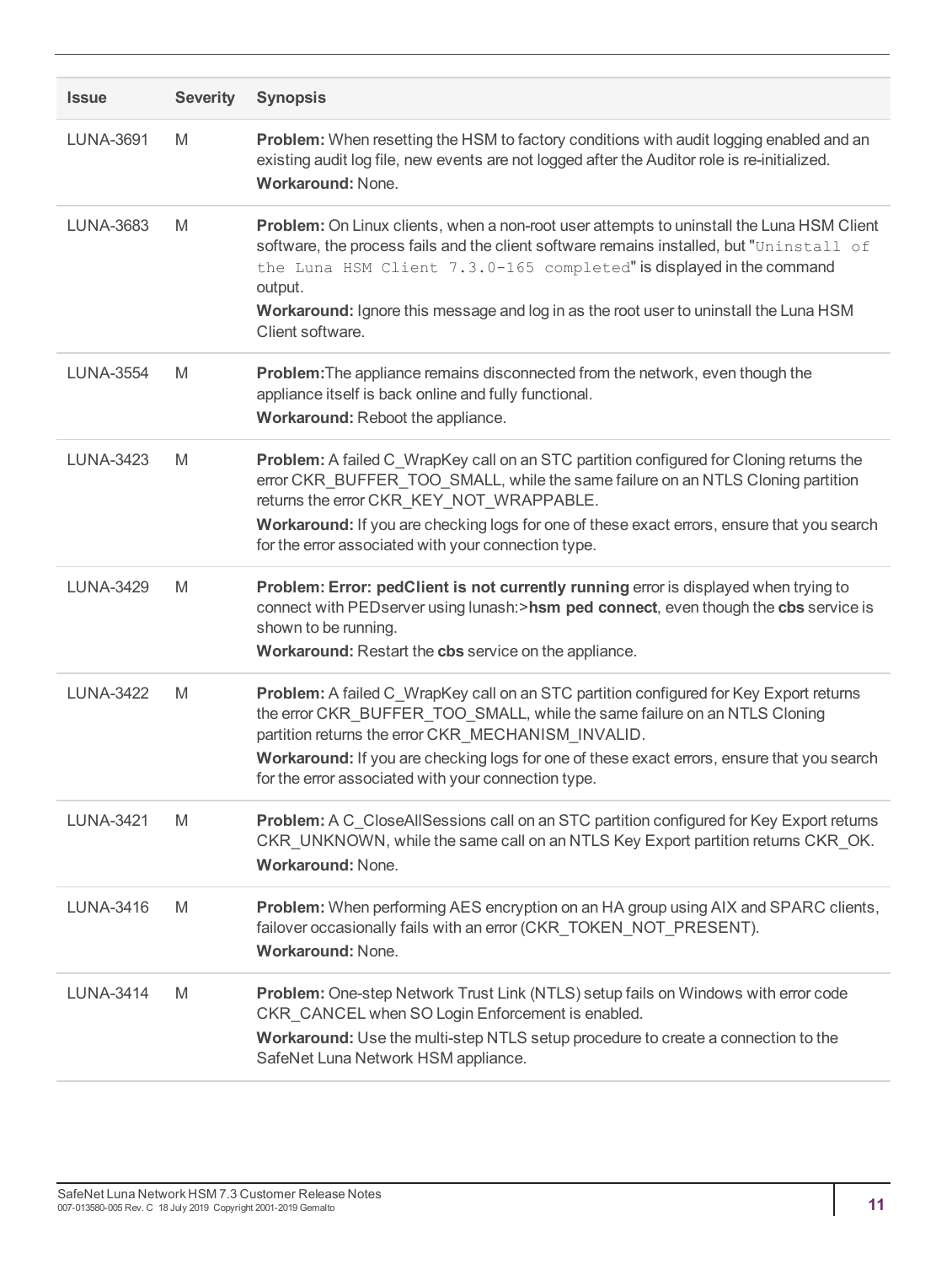| <b>Issue</b>     | <b>Severity</b> | <b>Synopsis</b>                                                                                                                                                                                                                                                                                                                                                                                 |
|------------------|-----------------|-------------------------------------------------------------------------------------------------------------------------------------------------------------------------------------------------------------------------------------------------------------------------------------------------------------------------------------------------------------------------------------------------|
| <b>LUNA-3343</b> | M               | Problem: When using STC in a high traffic or high multi-threaded application scenario, the<br>error CKR STC RESPONSE REPLAYED is occasionally generated and causes<br>subsequent commands to fail.<br>Workaround: Restart the client application, and the error will clear.                                                                                                                     |
| <b>LUNA-3307</b> | M               | Problem: In LunaCM, clientconfig deploy (one-step NTLS) fails if the partition name<br>contains spaces.<br>Workaround: Use the multi-step NTLS connection procedure to assign the partition to the<br>client.                                                                                                                                                                                   |
| <b>LUNA-3291</b> | M               | Problem: When you uninstall the Luna HSM Client software and reinstall it in a custom<br>directory, existing IPv6 NTLS connections are broken. The existing client IPv6 certificates<br>are not copied to the new client certificate directory.<br>Workaround: Manually copy the IPv6 certificates to the new client certificate directory.                                                     |
| <b>LUNA-3108</b> | M               | Problem: If you uninstall Luna HSM Client and reinstall it in a custom directory, HA logging<br>stops working.<br><b>Workaround: Open crystoki.conf/crystoki.ini</b> and edit $haLogPath = to$ match the new<br>client path.                                                                                                                                                                    |
| <b>LUNA-3107</b> | M               | Problem: If you uninstall Luna HSM Client and reinstall it in a custom directory, RBS stops<br>working.<br>Workaround: Copy the two certificate files serverkey.pem and server.pem from the<br>original rbs directory to the new rbs directory.                                                                                                                                                 |
| <b>LUNA-3070</b> | M               | Problem: vtl cklog enable/disable command not working if LibUNIX and LibUNIX64 are<br>in different folders.<br>Workaround: Enable cklog manually by editing Chrystoki.conf/crystoki.ini. Refer to the<br>SDK Reference Guide for details.                                                                                                                                                       |
| <b>LUNA-2646</b> | M               | Problem: One-step NTLS can fail after installing, uninstalling, and reinstalling the Luna<br>HSM Client on Windows.<br><b>Workaround:</b> Use the multi-step NTLS setup procedure to create a connection to the<br>SafeNet Luna Network HSM appliance.                                                                                                                                          |
| <b>LUNA-2445</b> | M               | Problem: The default maximum length for HA log files is incorrectly set to 40000 bytes,<br>and misreported in LunaCM as 262144 bytes (the intended minimum). This can lead to<br>many small HA log files being rotated frequently.<br>Workaround: Manually set the HA log maximum file size using lunacm:>hagroup halog -<br>maxlength <bytes> the first time you configure HA logging.</bytes> |
| <b>LUNA-2261</b> | M               | Problem: "CKR_DATA_INVALID" on wrap/unwrap with multitoken on AIX and Solaris<br>clients.<br><b>Workaround: None.</b>                                                                                                                                                                                                                                                                           |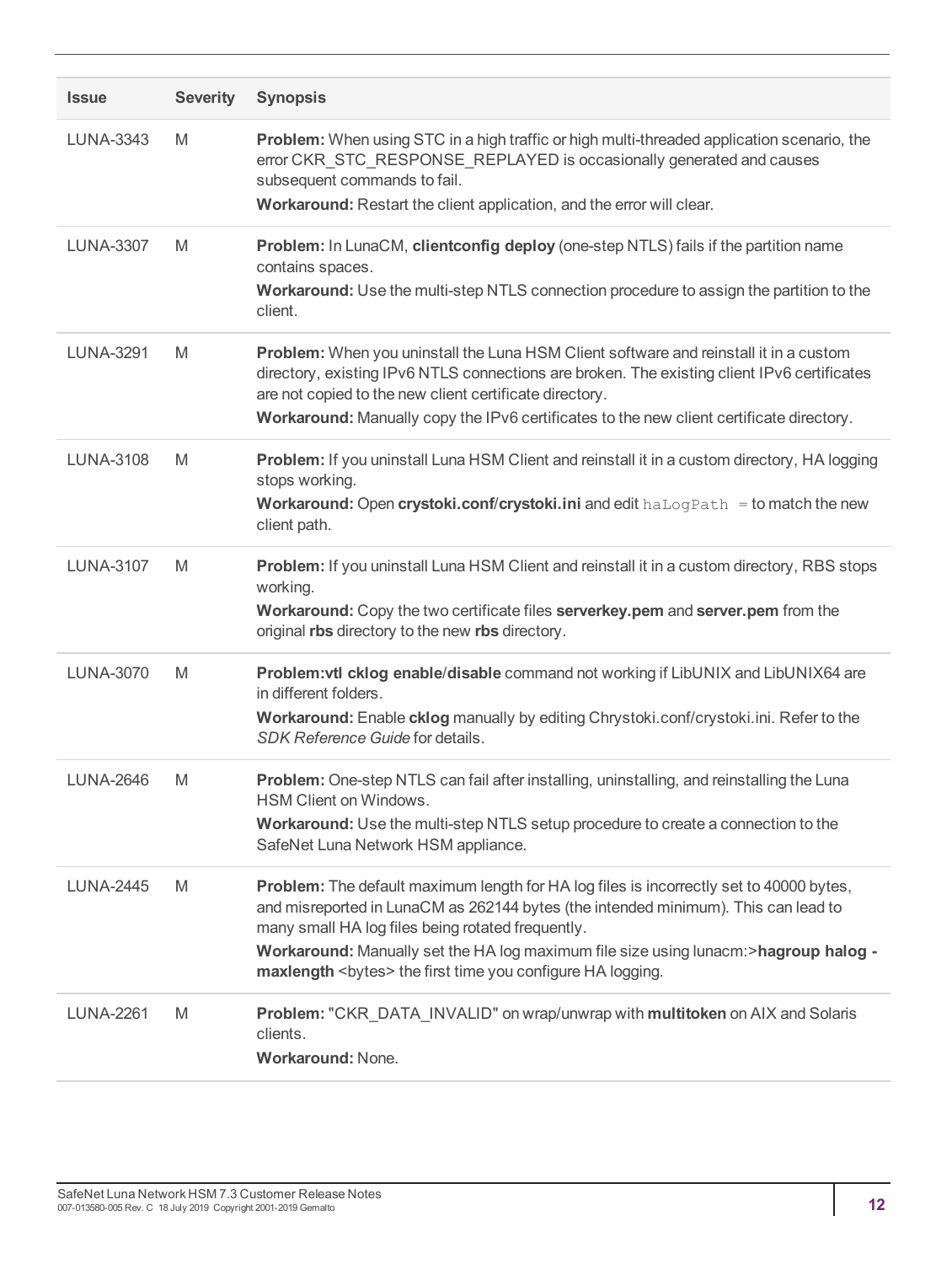| <b>Issue</b>     | <b>Severity</b> | <b>Synopsis</b>                                                                                                                                                                                                                                                                                                                                                                                                                    |
|------------------|-----------------|------------------------------------------------------------------------------------------------------------------------------------------------------------------------------------------------------------------------------------------------------------------------------------------------------------------------------------------------------------------------------------------------------------------------------------|
| <b>LUNA-2252</b> | M               | Problem: Invalid options are displayed on Solaris installer.<br>Workaround: Only the SafeNet Luna Network HSM is supported for Solaris; drivers for the<br>PCIe HSM and USB HSM options are not provided at this time. If multiple options appear<br>when installing Luna HSM Client on Solaris, choose Network HSM only.                                                                                                          |
| <b>LUNA-2224</b> | M               | Problem: When you initialize an STC partition by applying a partition policy template, a<br>confusing error (CKR_TOKEN_NOT_PRESENT) is returned.<br>Workaround: None.                                                                                                                                                                                                                                                              |
| <b>LUNA-2199</b> | M               | Problem: LunaCM occasionally freezes in Windows 2016 when a new slot is created or<br>deleted.<br>Workaround: End the LunaCM instance with Task Manager and restart LunaCM.                                                                                                                                                                                                                                                        |
| <b>LUNA-2007</b> | M               | Problem: Unable to establish NTLS connection using the one-step NTLS procedure on<br>Solaris x86 when there are more partitions (10~15).<br>Workaround: Use the multi-step NTLS connection procedure on a Solaris client.                                                                                                                                                                                                          |
| <b>LUNA-1927</b> | M               | Problem: Unable to add new member to HA group after removing primary member.<br>Workaround: Manually delete the serial number of the deleted Network HSM's partition<br>from the VirtualToken00Members field in the Chrystoki.conf (Linux/UNIX) or<br>crystoki.ini (Windows) file and then add the new partition to the existing HA group. It is<br>added successfully, and the old entry from the lunacm HA list is also removed. |
| <b>LUNA-1725</b> | M               | Problem: In LunaCM, partition archive restore -replace does not replace DUPLICATED<br>objects in target partition.<br>Workaround: Remove all duplicate objects from the target partition prior to running<br>partition archive restore -replace.                                                                                                                                                                                   |
| <b>LUNA-1592</b> | M               | Problem: When trying to run the HALogin.java script, a CKR UNKNOWN error is<br>returned.<br>Workaround: None. Do not use the HALogin.java sample.                                                                                                                                                                                                                                                                                  |
| <b>RAPI-1211</b> | M               | Problem: In REST API, GET /api/lunasa/hsms may return an empty list.<br>Workaround: Another attempt may return a populated list if an HSM is available.                                                                                                                                                                                                                                                                            |
| <b>RAPI-383</b>  | M               | Problem: REST API does not verify the NTLS client's IP against the certificate.<br>Workaround: None.                                                                                                                                                                                                                                                                                                                               |
| CPP-3261         | M               | Problem: After performing sysconf config factoryreset, the appliance host name is not<br>reset.<br><b>Workaround: None.</b>                                                                                                                                                                                                                                                                                                        |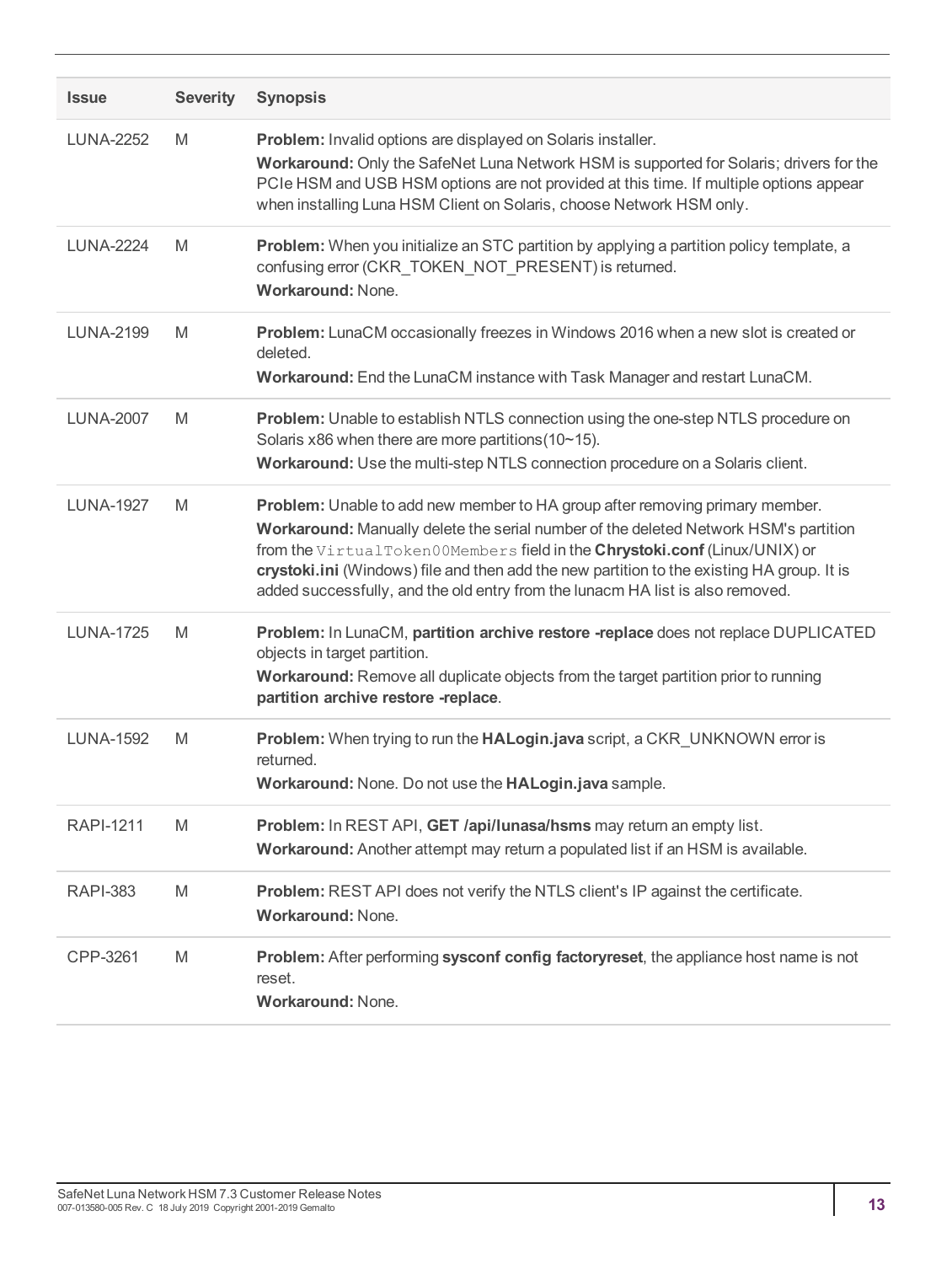| <b>Issue</b>                     | <b>Severity</b> | <b>Synopsis</b>                                                                                                                                                                                                                                                                                                                                                                                                               |
|----------------------------------|-----------------|-------------------------------------------------------------------------------------------------------------------------------------------------------------------------------------------------------------------------------------------------------------------------------------------------------------------------------------------------------------------------------------------------------------------------------|
| CPP-3241                         | M               | <b>Problem:</b> Untarred audit log files are not visible to the user.<br>Workaround: Untarred audit log files will not appear in the list of log files generated by the<br>LunaSH command my file list, but they can still be verified using audit log verify -file<br><filename> -serialsource <serialnum>.</serialnum></filename>                                                                                           |
| CPP-3191                         | M               | Problem: After rebooting the appliance, occasionally clients cannot see partitions on the<br>first connection attempt.<br>Workaround: Run the vtl verify command again. The second attempt should be<br>successful.                                                                                                                                                                                                           |
| CPP-2954<br><b>LUNA-3352</b>     | M               | Problem: The hsmCriticalEvent and hsmNonCriticalEvent counters incorrectly track HSM<br>events.<br>Workaround: None, SNMP hsmCriticalEvent and hsmNonCriticalEvent counters are not<br>implemented in this release and will always remain 0.                                                                                                                                                                                  |
| CPP-2505<br><b>LUNA-132</b>      | M               | Problem: When configuring a network device for IPv6 using SLAAC or DHCPv6, the IPv6<br>address is retrieved, but the name server and search domain are not.<br>Workaround: Configure the name server and search domain manually, using the LunaSH<br>command network dns add {-nameserver <ip_address>   -searchdomain <net_<br>domain&gt;}.</net_<br></ip_address>                                                           |
| CPP-2368                         | M               | Problem: The hagroup list command returns an error.<br>Workaround: Run the hagroup list command again. The second attempt should be<br>successful.                                                                                                                                                                                                                                                                            |
| CPP-1339                         | M               | Problem: In LunaSH, sysconf config restore does not restore the SSH password for the<br>admin user. If the password is not reset immediately, the admin user will be unable to log in<br>to the appliance in subsequent SSH sessions.<br>Workaround: Use sysconf config clear to reset the admin password to the default. You<br>must do this in the same session that you used to run the sysconf config restore<br>command. |
| CPP-632<br><b>LUNA-7429</b>      | M               | Problem: When using CKdemo with HA groups, an Attribute type invalid error is<br>returned.<br>Workaround: If you plan to use HA groups, change your CKdemo settings to use legacy<br>role logins. To do this, select Role Support from the 98) Options in the OTHERS menu.                                                                                                                                                    |
| <b>CPP-626</b><br><b>CPP-624</b> | M               | Problem: If you zeroize an HSM hosting an HA group member partition, all running<br>cryptographic operations against the HA group fail.<br>Workaround: Remove any member partition from the HA group before zeroizing the host<br>HSM.                                                                                                                                                                                        |
| <b>LUNA-3511</b>                 | L               | <b>Problem:</b> Audit logging -- hsm zeroize is not logged after performing a factory reset of the<br>HSM, since the audit configuration is erased during factory reset.<br>Workaround: None.                                                                                                                                                                                                                                 |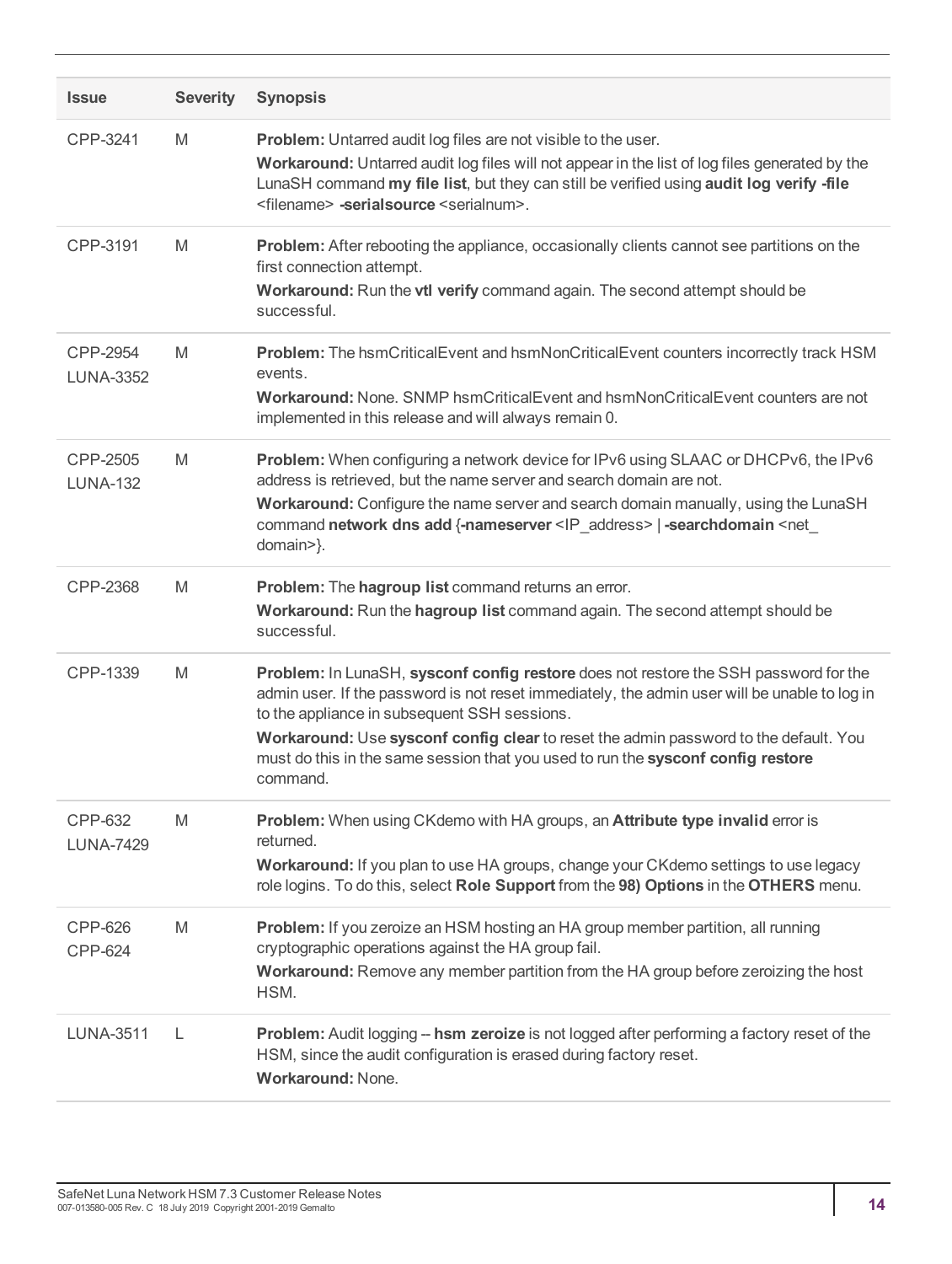| <b>Issue</b>                 | <b>Severity</b> | <b>Synopsis</b>                                                                                                                                                                                                                                                                             |
|------------------------------|-----------------|---------------------------------------------------------------------------------------------------------------------------------------------------------------------------------------------------------------------------------------------------------------------------------------------|
| LUNA-3276                    | $\mathbf{L}$    | Problem: When installing the Luna HSM Client software to a custom directory with spaces<br>in the directory name, the installer creates a new named directory that ignores everything<br>after the first space.<br>Workaround: Do not use spaces when naming your custom install directory. |
| <b>LUNA-3126</b>             | L               | Problem: After running lunash: > hsm ped connect on an uninitialized SafeNet Luna<br>Network HSM, hsm ped show may incorrectly display Number of Connected PED<br>Server : 0.<br>Workaround: None necessary; this behavior does not affect the functioning of Remote<br>PED.                |
| LUNA-2103                    | L               | <b>Problem:</b> If you enter duplicate policies (policies with the same ID) in the partition policy<br>template, the partition will take the last value.<br>Workaround: Avoid duplicate policy IDs in partition policy template files.                                                      |
| <b>LUNA-2022</b>             | L               | Problem: Incorrect warning displayed when changing ssh restriction to bond slave device.<br>Message displayed is "Warning: SSH is already restricted to the specified ip address /<br>ethernet card. No changes made."<br><b>Workaround:</b> None. You cannot bind SSH to a bond slave.     |
| <b>LUNA-2015</b>             | L               | <b>Problem:</b> Default ntlsOperStatus for SNMP is incorrectly set to 0 (correct value: 3). This<br>can lead to errors in applications that adhere to syntax strictly.<br><b>Workaround: None.</b>                                                                                          |
| <b>LUNA-339</b>              | L               | Problem: Some appliance sensor information is missing or incorrectly reported via SNMP.<br><b>Workaround:</b> Use the LunaSH command <b>status sensors</b> to obtain this information.                                                                                                      |
| <b>LUNA-218</b>              | L               | Problem: You cannot add a host or network route using the LunaSH network route add<br>command without including the gateway value.<br><b>Workaround: None.</b>                                                                                                                              |
| <b>RAPI-1096</b>             | L               | Problem: After modifying the webserver settings the apiversion under /api/lunasa<br>becomes 0.<br><b>Workaround: Restart the webserver service.</b>                                                                                                                                         |
| CPP-3404                     | L               | <b>Problem:</b> CMU may crash or report a memory allocation error when using a non-FIPS<br>signing mechanism in FIPS mode.<br>Workaround: Specify a FIPS-approved signing mechanism such as sha256withRSA.                                                                                  |
| CPP-3384<br><b>LUNA-1585</b> | L               | Problem: After zeroization or factory reset, the STC cipher option is set to NULL_ENC.<br>Output from hsm stc status includes "Cipher Name: No Cipher".<br>Workaround: Run the LunaSH command hsm stc cipher enable -all to enable all<br>available STC ciphers.                            |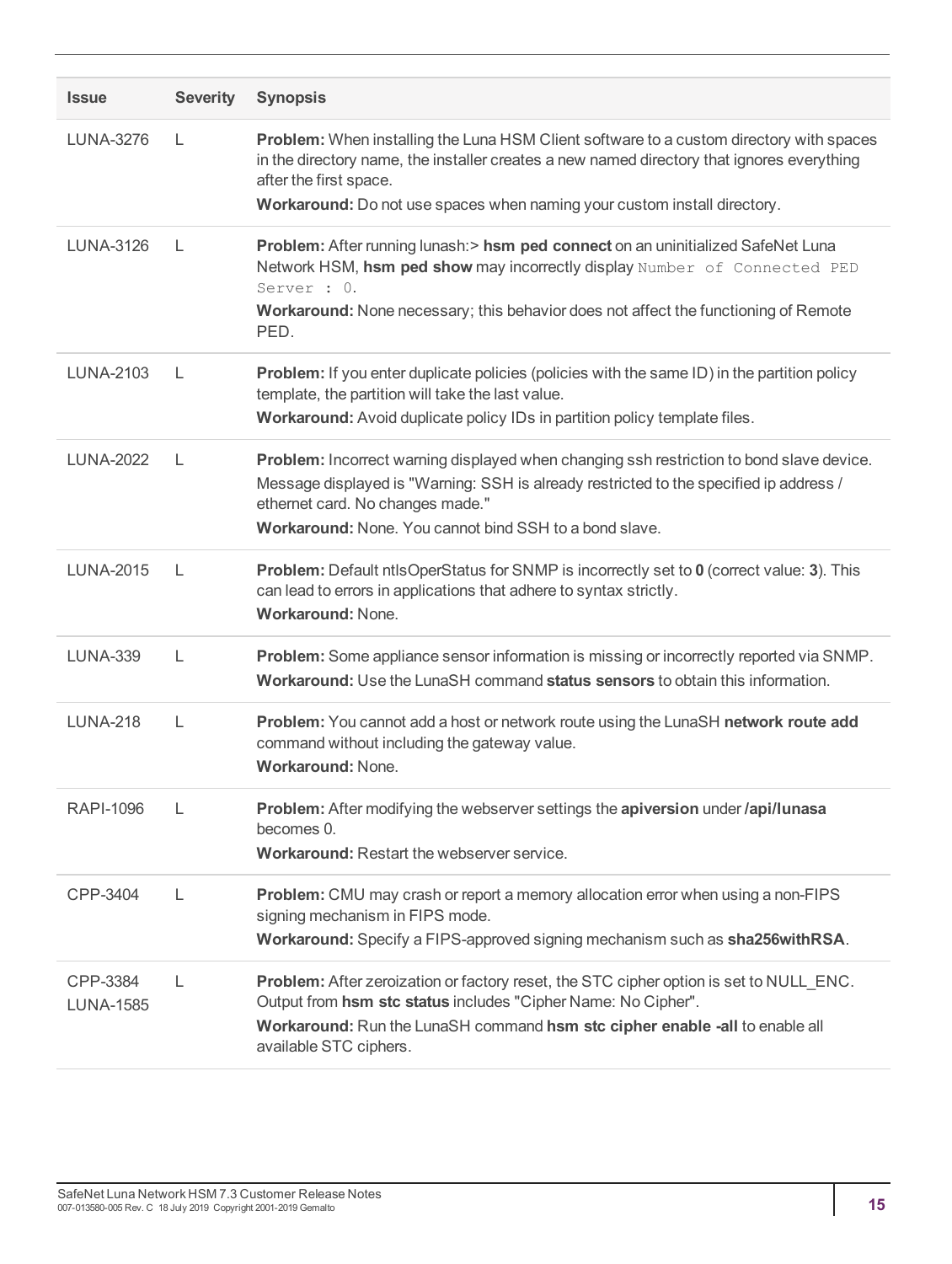| <b>Issue</b>                 | <b>Severity</b> | <b>Synopsis</b>                                                                                                                                                                                                                              |
|------------------------------|-----------------|----------------------------------------------------------------------------------------------------------------------------------------------------------------------------------------------------------------------------------------------|
| CPP-3235                     | $\mathbf{L}$    | <b>Problem:</b> In LunaCM, the <b>partition clone</b> command fails the first time if the Partition SO is<br>logged in to the target slot.<br>Workaround: Run the partition clone command again. The second attempt should be<br>successful. |
| CPP-2960                     | $\mathbf{L}$    | Problem: LunaCM hangs on exit on Windows 2016.<br>Workaround: End the LunaCM instance using the Task Manager.                                                                                                                                |
| CPP-2925                     | L               | <b>Problem:</b> When the <b>cklog</b> library is configured, an <b>error.txt</b> file containing extraneous<br>messages may be created.<br>Workaround: None.                                                                                 |
| CPP-2380                     | L               | Problem: When running the MiscCSRCertificateDemo.java sample, a null pointer<br>exception occurs.<br><b>Workaround: None.</b>                                                                                                                |
| CPP-1249<br><b>LUNA-1681</b> | $\mathsf{L}$    | Problem: Remote backup through TCP/IP via the LunaCM command partition archive<br>backup -slot remote -hostname <hostname> -port <portnum> is not recognized.<br/>Workaround: Use RBS to backup partitions remotely.</portnum></hostname>    |
| CPP-932                      | L               | Problem: If the configured audit logging directory is not found, the PEDclient service fails<br>with error LOGGER_init failed.<br>Workaround: Ensure that the directory you configure for audit logging exists.                              |

# <span id="page-15-0"></span>Resolved Issues

This section lists issues that have been resolved for the current release.

#### **Table 4: List of resolved issues**

| <b>Issue</b> | <b>Severity</b> | <b>Synopsis</b>                                                                                                                                                                                                                                                                            |
|--------------|-----------------|--------------------------------------------------------------------------------------------------------------------------------------------------------------------------------------------------------------------------------------------------------------------------------------------|
| LUNA-7000    | H               | Problem: Using REST API, open application IDs sometimes cause the HSM to stop<br>responding.<br><b>Resolved:</b> Fixed in REST API 7.0.0.                                                                                                                                                  |
| LUNA-3254    | H               | <b>Problem:</b> Calls to CA OpenApplicationID fail when certain sequences of calls are run, for<br>example:<br><b>1.</b> CA SetApplicationID $(x,y)$<br>2. C OpenSession()<br><b>3.</b> C CloseSession()<br>4. CA OpenApplicationID $(x,y)$<br><b>Resolved:</b> Fixed in Luna release 7.3. |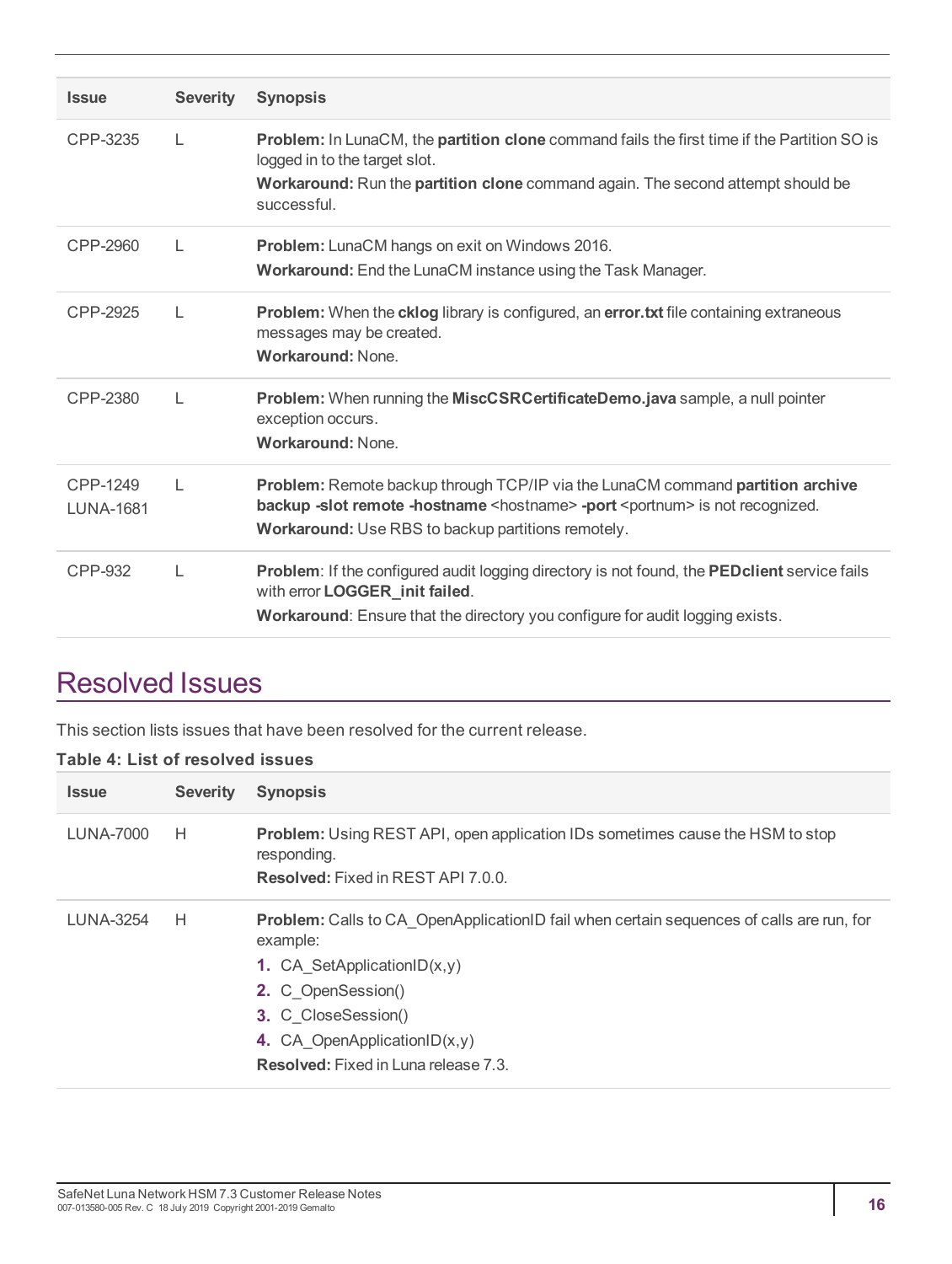| <b>Issue</b>                         | <b>Severity</b> | <b>Synopsis</b>                                                                                                                                                                                                                                                                                  |
|--------------------------------------|-----------------|--------------------------------------------------------------------------------------------------------------------------------------------------------------------------------------------------------------------------------------------------------------------------------------------------|
| <b>LUNA-7533</b>                     | M               | Problem: Java DERIVE and EXTRACT flag settings for keys injected into the HSM. The<br>DERIVE and EXTRACT flags were forced to "true" in the JNI, which overrode any values<br>passed by applications via Java.<br>Resolved: Fixed in Luna release 7.3.                                           |
| <b>LUNA-7258</b>                     | M               | Problem: When running cmu commands on Windows 10, password characters are<br>duplicated.<br>Resolved: Fixed in Luna release 7.3.                                                                                                                                                                 |
| <b>LUNA-3364</b>                     | M               | Problem: After running sysconf appliance reboot from LunaSH, the appliance<br>occasionally gets stuck with a "Rebooting" message on the LCD screen.<br>Resolved: Fixed in Luna release 7.3.                                                                                                      |
| <b>LUNA-3275</b>                     | M               | Problem: When using CKdemo to query an application partition, the Crypto Officer<br>password is entered in visible plaintext.<br>Resolved: Fixed in Luna release 7.3.                                                                                                                            |
| <b>LUNA-3298</b>                     | M               | Problem: When installing Backup HSM and Luna PED drivers from Luna HSM Client<br>software on a host machine with a fresh, non-upgraded version of Windows 10, Windows<br>reports an error with the driver signatures.<br><b>Resolved:</b> Fixed in Luna HSM Client release 7.3.                  |
| <b>LUNA-3167</b>                     | M               | Problem: Cannot migrate keys using MS2Luna.exe for CSP.<br>Resolved: Fixed in Luna release 7.3.                                                                                                                                                                                                  |
| <b>LUNA-3071</b>                     | M               | Problem: When LunaCM is launched in Luna Minimal Client, an unexpected error is<br>displayed (Error: Failed to initialize remote PED support).<br><b>Resolved:</b> Fixed in Luna HSM Client release 7.3.                                                                                         |
| <b>LUNA-2983</b>                     | M               | Problem: CMU Export Public Key - Incorrect formatting of exported key. A public key,<br>exported with command cmu export -handle <handle#> -outputfile <filename> -key has<br/>incorrect header and footer text.<br/><b>Resolved:</b> Fixed in Luna HSM Client release 7.3.</filename></handle#> |
| <b>RAPI-1248</b>                     | L               | Problem: REST API web client shows wrong logout result.<br>Resolved: Fixed in REST API 7.0.0.                                                                                                                                                                                                    |
| <b>RAPI-1062</b>                     | L               | Problem: In REST API, POST /auth/logout does not return Access-Control-Allow-<br>Credentials and Access-Control-Allow-Origin in the response headers.<br>Resolved: Fixed in REST API 7.0.0.                                                                                                      |
| <b>RAPI-1027</b><br><b>LUNA-3621</b> | L               | Problem: REST API partition actions contain actions that should be deprecated.<br>Resolved: Fixed in REST API 7.0.0.                                                                                                                                                                             |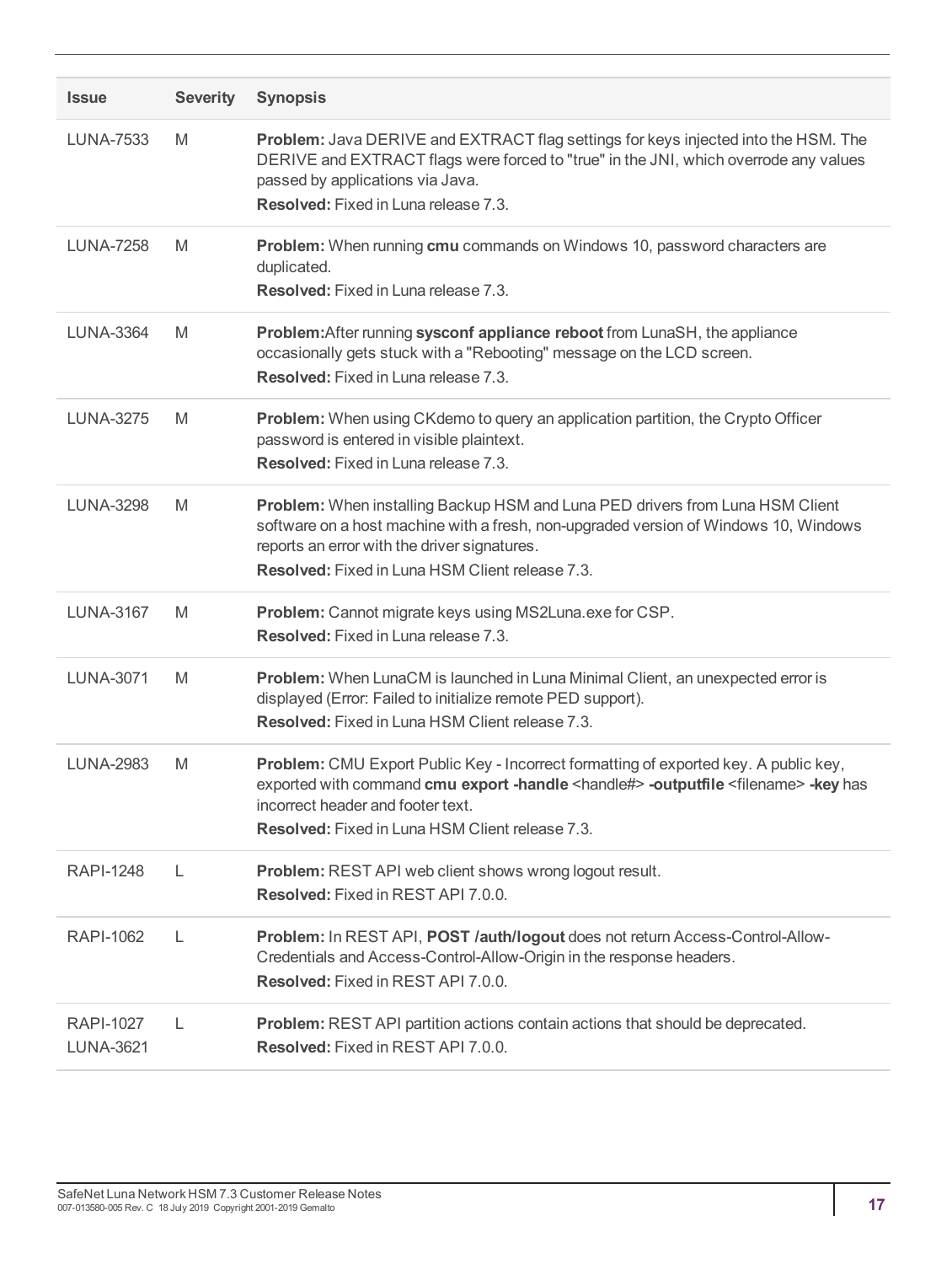| <b>Issue</b>          | Severity Synopsis                                                                                                                    |
|-----------------------|--------------------------------------------------------------------------------------------------------------------------------------|
| CPP-3326<br>RAPI-1416 | <b>Problem:</b> Webserver starts even if no SSL key/cert exists, but is not accessible.<br><b>Resolved:</b> Fixed in REST API 7.0.0. |
| LUNA-7194             |                                                                                                                                      |

# <span id="page-17-0"></span>Revision History

#### **Revision A: 21 September 2018**

**>** Initial Release

#### **Revision B: 02 May 2019**

**>** Added to **Advisory Notes**: "Luna 7.3 Appliance Software Does Not Support 10G Optical [Ethernet" on](#page-3-0) page 4

#### **Revision C: 20 July 2019**

- **>** Added to **Advisory Notes**: "HSM Firmware version 7.3.3 is FIPS 140-2 [validated.](#page-1-3) " on page 2
- **>** Added to **Advisory Notes**: "HSM [Firmware](#page-2-4) version 7.3.3 caveats " on page 3
- <span id="page-17-1"></span>**>** Updated **Valid Update Paths** table in "Update [Considerations" on](#page-6-1) page 7

# Support Contacts

If you encounter a problem while installing, registering, or operating this product, please refer to the documentation before contacting support. If you cannot resolve the issue, contact your supplier or [Gemalto](https://supportportal.gemalto.com/csm) [Customer](https://supportportal.gemalto.com/csm) Support.

Gemalto Customer Support operates 24 hours a day, 7 days a week. Your level of access to this service is governed by the support plan arrangements made between Gemalto and your organization. Please consult this support plan for further information about your entitlements, including the hours when telephone support is available to you.

### Customer Support Portal

The Customer Support Portal, at [https://supportportal.gemalto.com](https://supportportal.gemalto.com/), is where you can find solutions for most common problems. The Customer Support Portal is a comprehensive, fully searchable database of support resources, including software and firmware downloads, release notes listing known problems and workarounds, a knowledge base, FAQs, product documentation, technical notes, and more. You can also use the portal to create and manage support cases.

**NOTE** You require an account to access the Customer Support Portal. To create a new account, go to the portal and click on the **REGISTER** link.

### **Telephone**

The support portal also lists telephone numbers for voice contact. ( [KB0013367](https://supportportal.gemalto.com/csm?id=kb_article_view&sys_kb_id=42fb71b4db1be200fe0aff3dbf96199f&sysparm_article=KB0013367) )